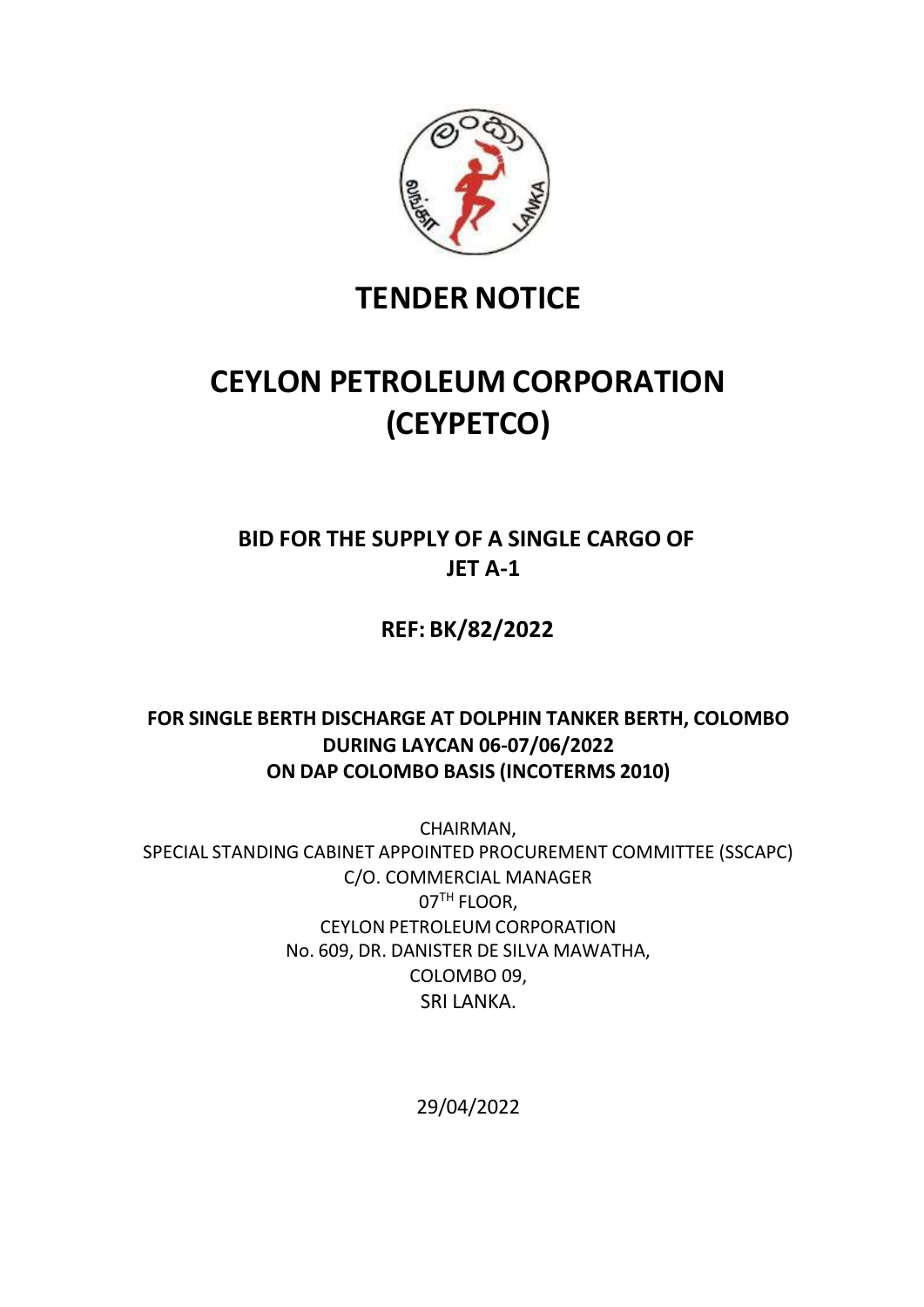

## **INVITATION FOR BIDS**

## **CEYLON PETROLEUM CORPORATION (CEYPETCO)**

## **BID FOR THE SUPPLY OF A CARGO OF**

## **300,000 BBLS +/- 5% OF JET A-1**

## FOR SINGLE BERTH DISCHARGE AT DOLPHIN TANKER BERTH, COLOMBO DURING LAYCAN **06-07/06/2022 ON DAP COLOMBO BASIS (INCOTERMS 2010)**

#### **SECTION 1 – INSTRUCTIONS TO BIDDERS (ITB)**

#### **1.1. INTRODUCTION**

THE CHAIRMAN, SPECIAL STANDING CABINET APPOINTED PROCUREMENT COMMITTEE (SSCAPC), ON BEHALF OF CEYLON PETROLEUM CORPORATION (HEREINAFTER REFERRED TO AS "CEYPETCO") INVITES FIRM OFFERS **FROM THE SUPPLIERS REGISTERED WITH CEYPETCO** FOR THE SUPPLY OF A CARGO OF **300,000 BBLS +/- 5% OF JET A-1** FOR SINGLE BERTH DISCHARGE AT DOLPHIN TANKER BERTH, COLOMBO DURING LAYCAN **06-07/06/2022** ON **DAP COLOMBO BASIS (INCOTERMS 2010)**.

INTERESTED SUPPLIERS MAY REQUEST FURTHER INFORMATION / CLARIFICATIONS FROM THE COMMERCIAL MANAGER OF CEYLON PETROLEUM CORPORATION [TEL: 0094-115664649; FAX: 0094- 115455406; EMAIL: [cm@ceypetco.gov.lk](mailto:cm@ceypetco.gov.lk) and [commercial@ceypetco.gov.lk\]](mailto:commercial@ceypetco.gov.lk)

#### **BIDDERS ARE REQUESTED TO QUOTE THE PREMIUM FOR FOB BASIS AS WELL.**

#### **1.2. ISSUE OF BIDDING DOCUMENT**

- LOCAL AGENTS OF THE REGISTERED SUPPLIERS COULD OBTAIN BIDDING DOCUMENT FROM THE COMMERCIAL MANAGER OF CEYLON PETROLEUM CORPORATION BETWEEN 0900 HRS. AND 1500 HRS. (SRI LANKA TIME) ON ANY WORKING DAY COMMENCING **29TH APRIL 2022 TO 17TH MAY 2022.**
	- OR
- REGISTERED SUPPLIERS COULD DOWNLOAD THE RELEVANT BID DOCUMENT FROM THE CEYPETCO WEB SITE [www.ceypetco.gov.lk](http://www.ceypetco.gov.lk/)

#### **1.3. ELIGIBILITY FOR BIDDING**

ONLY THE SUPPLIERS WHO HAVE CURRENTLY BEEN REGISTERED WITH CEYPETCO UNDER THE RELEVANT PRODUCT ARE ELIGIBLE TO SUBMIT BIDS. **THOSE SUPPLIERS WHO ARE SUSPENDED BY CEYPETCO ARE NOT ELIGIBLE FOR BIDDING.**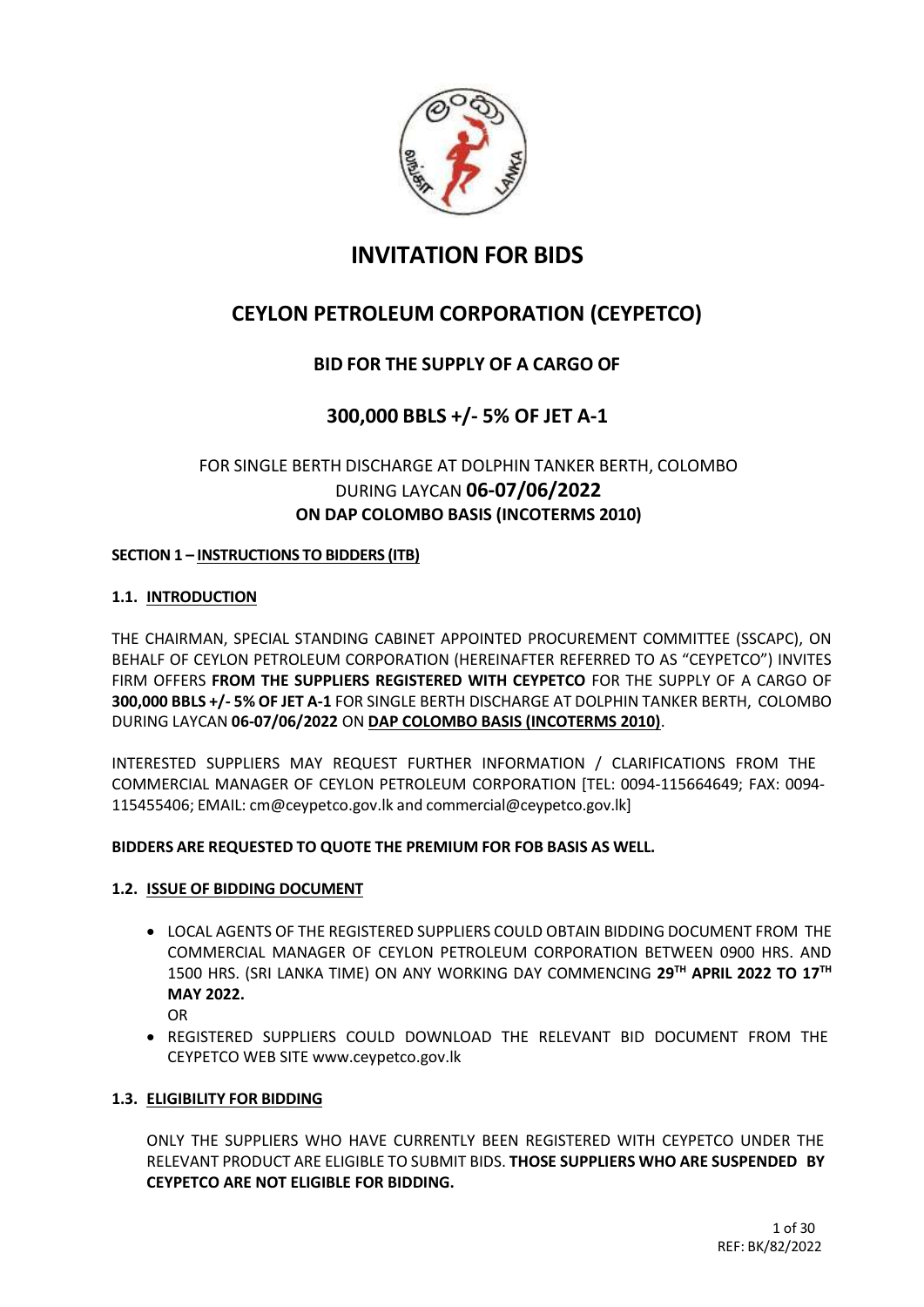#### **1.4. SUBMISSION OF BIDS**

PLEASE REFER CLAUSE 2.24.

- **1.5. LOCAL AGENT** PLEASE REFER CLAUSE 2.13.
- **1.6. AWARD OF THE TENDER** PLEASE REFER CLAUSE 2.17.
- **1.7. PRICING METHODOLOGY / CURRENCY** ALL VALUES SHOULD BE INDICATED IN UNITED STATES DOLLARS (USD).

#### **1.8. BID SECURITY GUARANTEE**

1.8.1 PRIOR TO THE BID OPENING, **ALL** BIDDERS SHALL ESTABLISH **A BID SECURITY GUARANTEE FOR UNITED STATES DOLLARS TWO HUNDRED THOUSAND (USD 200,000/=)** FOR THE TENDER UNDERTAKING THAT THE BID WILL BE HELD VALID FOR THE SPECIFIED PERIOD AND THAT THE BID WILL NOT BE WITHDRAWN DURING THAT PERIOD. SUCH SECURITY SHALL BE IN THE FORM OF A BANK GUARANTEE ISSUED/CONFIRMED BY A LICENCED COMMERCIAL BANK IN SRI LANKA, OR A BANK BASED IN ANOTHER COUNTRY BUT THE GUARANTEE CONFIRMED & ASSURED BY A LICENCED COMMERCIAL BANK IN SRI LANKA, IN FAVOR OF CEYLON PETROLEUM CORPORATION AND PAYABLE TO THE SAME ON DEMAND. **THE ORIGINAL BID SECURITY GUARANTEE SHALL BE SUBMITTED ALONG WITH THE OFFER.**

#### **IMPORTANT**

PLEASE NOTE THAT ALL BIDDERS IRRESPECTIVE OF WHETHER THEY ARE RECOGNIZED GOVERNMENT OWNED INSTITUTIONS / SUBSIDIARIES AND/OR OIL MAJORS SHALL SUBMIT THE BID SECURITY GUARANTEE.

- 1.8.2 THE BID SECURITY GUARANTEE SHALL BE VALID FOR A MINIMUM THIRTY (30) DAYS FROM THE DATE OF CLOSING OF THE BID. **THE FORMAT OF BID SECURITY GUARANTEE IS ANNEXED HERETO AS ANNEX - 'A'.**
- 1.8.3 FAILURE TO SUBMIT THE BID SECURITY GUARANTEE, INCONFORMITY WITH THE BID REQUIREMENT ON OR BEFORE THE CLOSING TIME OF BID **BY ANY BIDDER**, WILL RESULT IN THE BID BEING REJECTED. CEYPETCO SHALL BE ENTITLED TO FORFEIT THE BID SECURITY GUARANTEE IN THE EVENT THE SUCCESSFUL BIDDER FAILS TO SUBMIT A PERFORMANCE SECURITY GUARANTEE, WITHIN A PERIOD OF SEVEN (7) WORKING DAYS SUBSEQUENT TO WRITTEN INSTRUCTION FROM CEYPETCO TO ENTER INTO THE SAID CONTRACT.
- 1.8.4 THE BID SECURITY OF THE SUCCESSFUL BIDDER WILL BE RETURNED ONLY AFTER RECEIPT OF THE PERFORMANCE SECURITY GUARANTEE BY THE SUCCESSFUL BIDDER. CEYPETCO SHALL BE ENTITLED TO FORFEIT THE BID SECURITY GUARANTEE UNLESS A PERFORMANCE SECURITY GUARANTEE IS PROVIDED BY THE SUCCESSFUL BIDDER, ON THE DATE SPECIFIED BY CEYPETCO.
- 1.8.5 THE BID SECURITY GUARANTEE FROM THE UNSUCCESSFUL BIDDERS WILL BE RETURNED TO THEM AFTER THE AWARD IS MADE TO THE SUCCESSFUL BIDDER.

#### **1.9. CORRECTION OF ERRORS**

WHERE THERE IS A DISCREPANCY BETWEEN THE AMOUNT IN FIGURES AND WORDS, THE AMOUNT IN WORDS WILL GOVERN.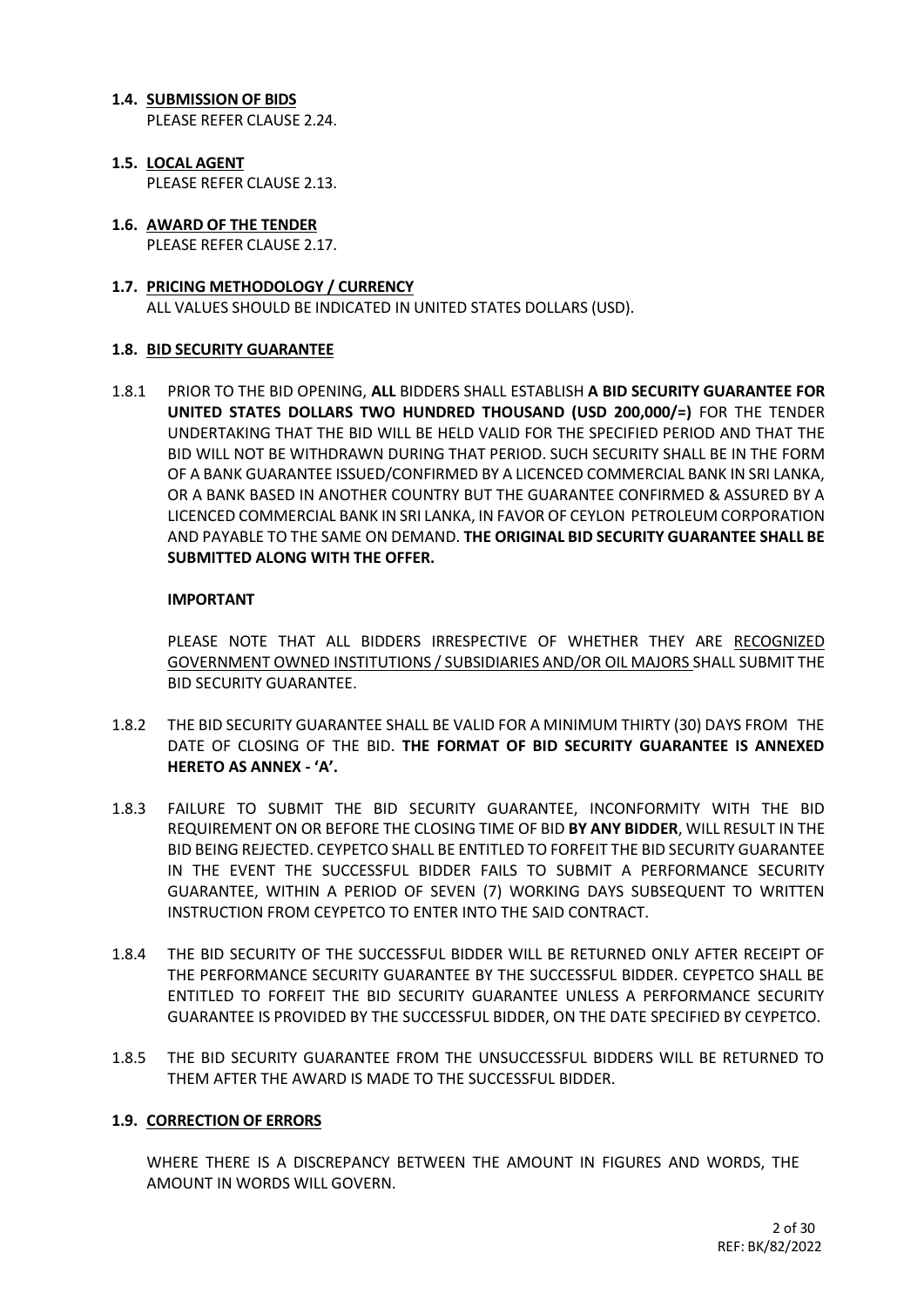#### **SECTION 2 - TERMS & CONDITIONSOF THE BID**

#### **2.1.BUYER**

CEYLONPETROLEUM CORPORATION (CEYPETCO), NO. 609, DR. DANISTER DE SILVA MAWATHA, COLOMBO 09, SRI LANKA.

#### **2.2.CONTRACTUAL CARGO QUANTITIES**

2.2.1. TOTAL QUANTITY OF THE PRODUCT REQUIRED UNDER THIS CONTRACT IS AS FOLLOWS.

| <b>PRODUCT</b> | <b>TOTAL CONTRACTUAL QUANTITIES</b> |
|----------------|-------------------------------------|
| JET A-1        | 300,000 BBLS +/- 5%                 |

- 2.2.2. THE TOTAL QUANTITY OF THE SHIPMENT SHALL BE AS PER THE ANNEX 'B' WHERE TOTAL CARGO SIZE IS **300,000 BARRELS PLUS/MINUS 5%.**
- 2.2.3. QUANTITY OF THE PRODUCT SHALL BE LOADED WITHIN THE PLUS / MINUS 5% TOLERANCE.
- 2.2.4. ANY DEVIATION TO THE TOLERANCE LIMIT SPECIFIED UNDER 2.2.3. WILL ONLY BE CONSIDERED UNDER SPECIAL CIRCUMSTANCES, ON MUTUAL AGREEMENT BETWEEN CEYPETCO AND THE SUCCESSFUL SUPPLIER/ BIDDER.

#### **2.3. DELIVERY**

THE TWO DAY DELIVERY LAYCAN SHALL BE COMMENCED FROM 0001 HRS OF THE FIRST DAY OF THE DELIVERY LAYCAN UP TO THE 1700 HRS OF THE SECOND DAY OF THE TWO DAY DELIVERY LAYCAN.

2.3.1. THE SUCCESSFUL SUPPLIER/ BIDDER SHALL DISCHARGE THE FULL CARGO AS GIVEN IN **ANNEX - 'B'** AT DOLPHIN TANKER BERTH, COLOMBO.

#### **2.4.IMPORTANT**

IT IS IMPERATIVE THAT THE CARGO IS DELIVERED FOR SINGLE BERTH DISCHARGE AT DOLPHIN TANKER BERTH, COLOMBO **IN ONE LOT** DURING THE TWO DAY CONTRACTUAL LAYCAN AND UNDER NO CIRCUMSTANCES THE CARGO WILL BE ACCEPTED IN TWO SEPARATE TANKERS. SHOULD THE SUCCESSFUL SUPPLIER / BIDDER FAIL TO DELIVER THE CARGO FOR SINGLE BERTH DISCHARGE AT DOLPHIN TANKER BERTH, COLOMBO IN ONE LOT DURING THE SAID TWO DAY CONTRACTUAL LAYCAN, THE SUCCESSFUL SUPPLIER / BIDDER WOULD BE HELD LIABLE FOR HEAVY PENALTIES AND ALL CONSEQUENTIAL LOSSES.

#### **2.5.THIRD PARTY CARGO**

TENDERERS ARE NOT PERMITTED TO CARRY ANY THIRD PARTY CARGO ALONG WITH THIS CARGO IN THE SAME TANKER.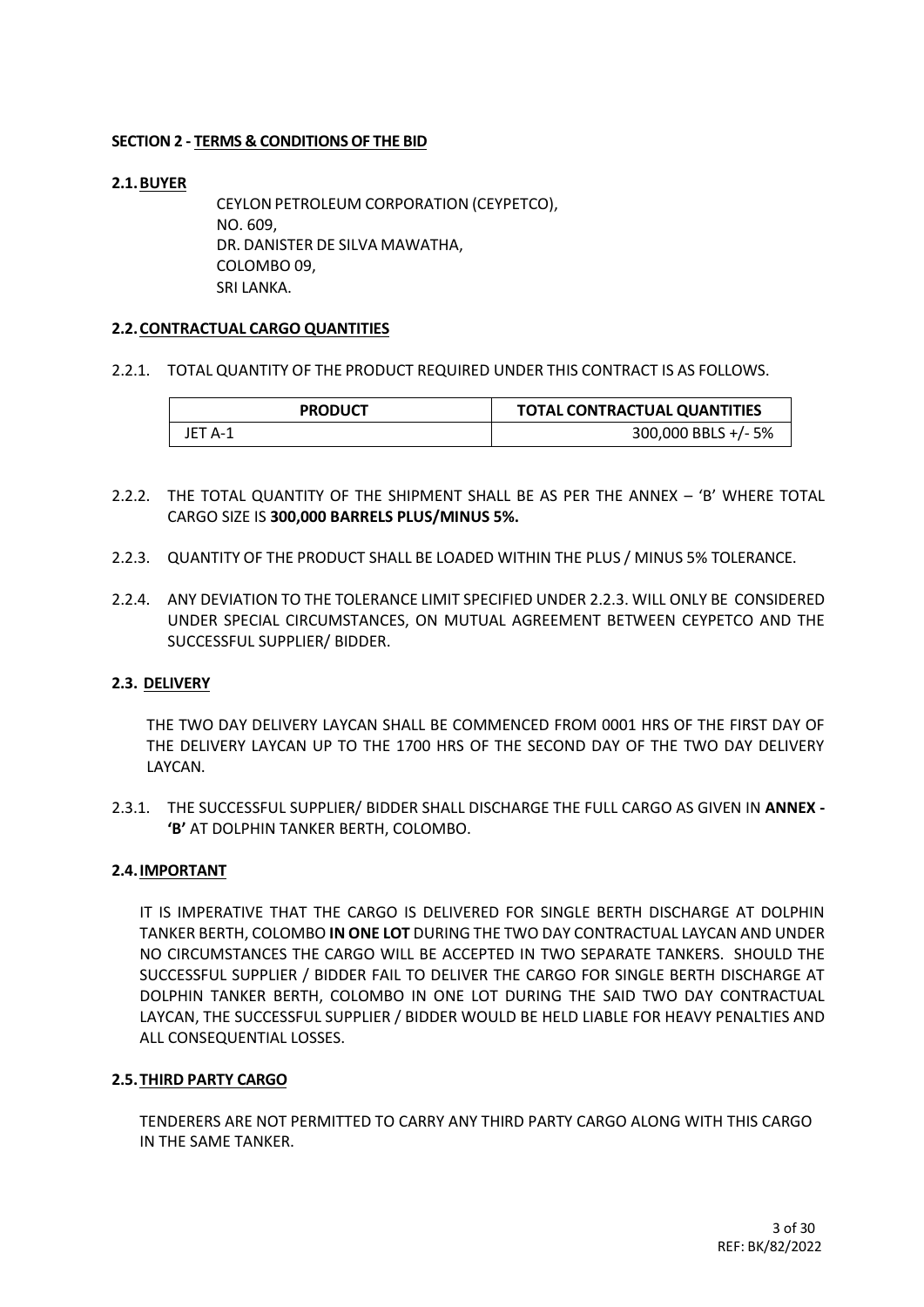#### **2.6.QUALITY**

BIDDER SHALL ENSURE THAT THE PRODUCTS OFFERED ARE IN CONFORMITY WITH THE RELEVANT SPECIFICATIONS GIVEN IN **ANNEX - 'C'. BIDDER SHALL STATE THE COMPLIANCE TO THE SPECIFICATIONS IN ANNEX - 'C-1' FOR JET A-1 & SUBMIT ALONG WITH THE BID.**

#### **2.7.SOURCE OF SUPPLY**

- 2.7.1 THE COUNTRY OF ORIGIN & THE PORT OF SHIPMENT OF EACH PRODUCT SHALL BE CLEARLY INDICATED.
- 2.7.2 CEYPETCO PREFERS TO BUY JET A-1 DIRECTLY FROM REFINERIES.
- 2.7.3 ON BOARD BLENDING OF PRODUCTS ARE STRICTLY PROHIBITED.
- 2.7.4 IF THE PRODUCTS ARE PURCHASED FROM A THIRD PARTY, THE FULL DETAILS OF THE THIRD PARTY INCLUDING THE ORIGINAL SOURCE OF PURCHASE SHALL BE CLEARLY INDICATED. TRACEABILITY OF JET A-1 IS A REQUIREMENT UNDER THE JOINT INSPECTION GROUP (JIG) STANDARDS.

#### **2.8.MODE OF LOADING/PORT OF LOADING**

- 2.8.1 UNDER THIS SHIPMENT, ALL TYPES OF PRODUCTS SHALL BE LOADED ON TO THE NOMINATED VESSEL **ONLY FROM SHORE TANKS** AND THE **SHIP TO SHIP TRANSFER OF PRODUCTS IS STRICTLY PROHIBITED.**
- 2.8.2 UNDER NO CIRCUMSTANCES ANY PRODUCT SHALL BE LOADED TO THE **SLOP TANKS** OF THE VESSEL. THE PRODUCT LOADING PLAN SHALL BE PROVIDED TO CEYPETCO INDICATING ALL NOMINATED TANKS.

#### **2.9.INSPECTION**

#### **2.9.1 INSPECTION AT LOAD PORT**

- 2.9.1.1 CEYPETCO SHALL NOMINATE AN INDEPENDENT INSPECTOR (GEO-CHEM / ITS CALEB BRETT / SBC ASIA – SAYBOLT / SGS / BUREAU VERITAS / CCIC/AMSPEC) ACCEPTABLE TO THE SUCCESSFUL SUPPLIER/ BIDDER TO SAMPLE, TEST AND CERTIFY THE QUALITY OF EACH PRODUCT FOR INCONFORMITY WITH THE TENDER SPECIFICATIONS AND THE QUANTITY FOR INCONFORMITY WITH THE TENDER CONDITIONS. THEY SHOULD PRESENT AT THE TIME OF LOADING OF THE CARGO TO CARRYOUT/ WITNESS THE INSPECTION AND TO PREPARE THE QUALITY AND QUANTITY CERTIFICATES AND ANY OTHER DOCUMENTS SPECIFIED.
- 2.9.1.2 CEYPETCO RESERVES THE RIGHT TO NOMINATE A SECOND INSPECTION COMPANY AT ITS SOLE DISCRETION TO WITNESS THE QUALITY & QUANTITY OF THE PRODUCTS AT LOAD PORT AS AND WHEN REQUIRED AT **ITS OWN COST**.
- 2.9.1.3 IT IS THE RESPONSIBILITY OF THE SUCCESSFUL SUPPLIER/ BIDDER TO ENSURE THE PRESENCE OF THE INDEPENDENT INSPECTOR AT THE TIME OF SAMPLING, TESTING AND LOADING OF THE CARGO AT THE LOAD PORT. THE SUCCESSFUL SUPPLIER/ BIDDER SHALL CO-OPERATE AND LIAISE WITH THE INDEPENDENT INSPECTOR TO ENSURE THAT THE INSPECTION IS CARRIED OUT TO THE SATISFACTION OF CEYPETCO. UNDER NO CIRCUMSTANCES THE QUALITY OF THE CARGO SHALL BE TESTED AT THE LABORATORY AT THE LOAD PORT OR THE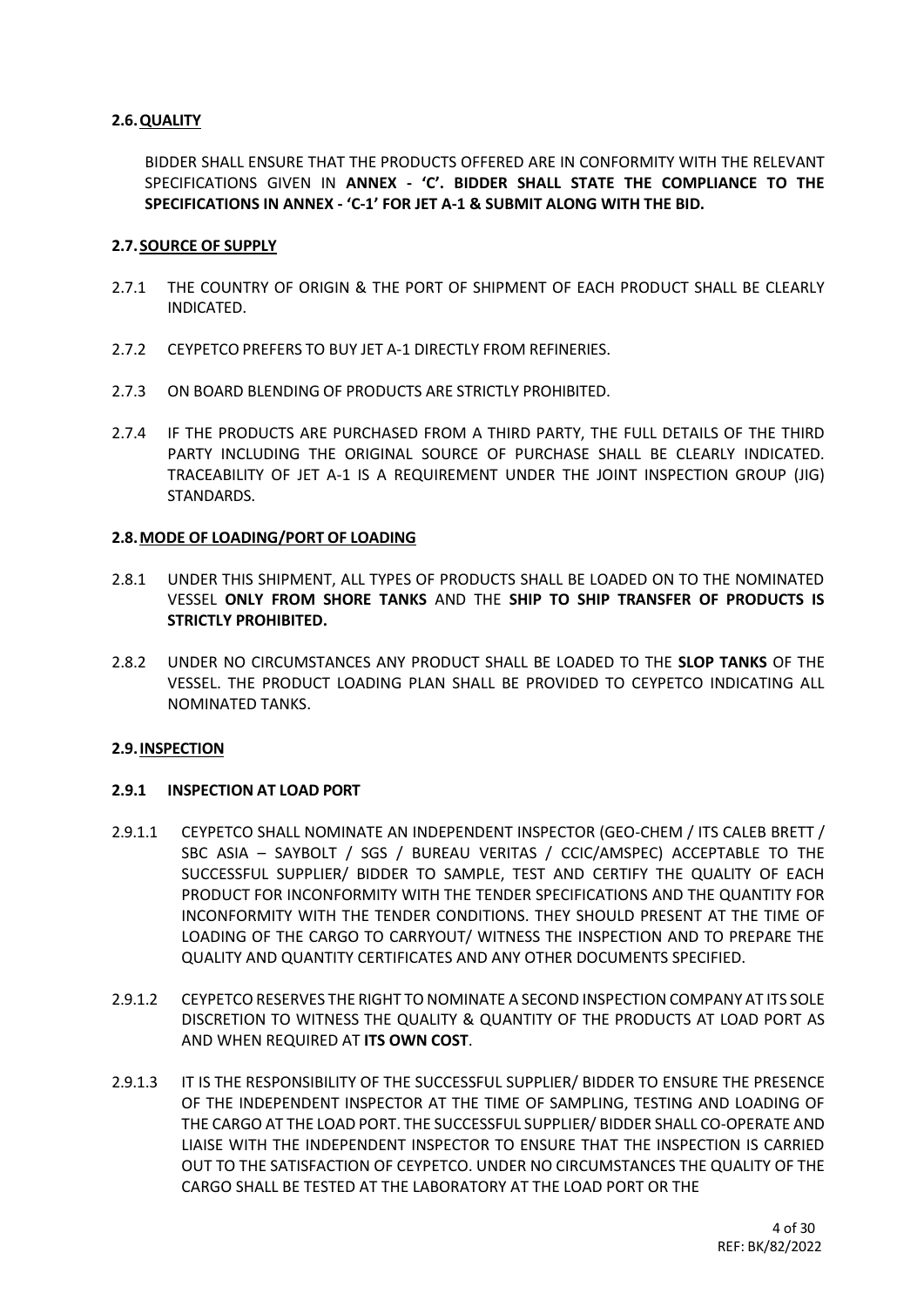CARGO LOADED ON TO THE VESSEL AT THE LOAD PORT WITHOUT THE PRESENCE OF THE INDEPENDENT INSPECTOR APPOINTED AS PER **SUB CLAUSE 2.9.1 A)** ABOVE AND THE SECOND INSPECTOR IF NOMINATED BY CEYPETCO AS PER SUB CLAUSE 2.9.1 B).

IN CASE CEYPETCO REQUESTS, THE INDEPENDENT INSPECTOR AT LOAD PORT IS ALSO RESPONSIBLE TO SEND A SHIP'S COMPOSITE SAMPLE WITH SUFFICIENT QUANTITY AT THE EARLIEST POSSIBLE TIME AFTER LOADING THE VESSEL TO REACH CEYLON PETROLEUM STORAGE TERMINALS LIMITED (CPSTL) LABORATORY AT COLOMBO VIA AIR FREIGHT. IN THIS CASE, ALL RELATED COST SHALL BE UNDER CEYPETCO ACCOUNT.

- 2.9.1.4 CEYPETCO WILL FURNISH FULL PARTICULARS OF THE RESPECTIVE CARGO TO BE PURCHASED TO THE INDEPENDENT INSPECTOR UNDER ADVICE TO THE SUCCESSFUL SUPPLIER/ BIDDER. THE QUALITY AND QUANTITY OF THE PRODUCTS SHALL BE TESTED IN ACCORDANCE WITH GOOD INDUSTRY STANDARDS AND PRACTICES, USING INTERNATIONALLY ACCEPTED SAMPLING AND ANALYTICAL / TESTING METHODS STIPULATED IN RELEVANT SPECIFICATION SHEETS.
- 2.9.1.5 SHORE TANK QUALITY CERTIFICATE ISSUED BY THE SUCCESSFUL SUPPLIER'S/ BIDDER'S TERMINAL AND SIGNED BY THE MUTUALLY AGREED INDEPENDENT INSPECTOR, SHALL BE FORWARDED/ COMMUNICATED TO THE DEPUTY GENERAL MANAGER (COMMERCIAL & SUPPLY CHAIN) OR COMMERCIAL MANAGER OF CEYPETCO THROUGH E-MAIL, BEFORE COMMENCEMENT OF LOADING.
- 2.9.1.6 THE SUCCESSFUL SUPPLIER/ BIDDER SHALL ENSURE THAT VESSEL LOADS ONLY THE PRODUCT(S) THAT MEET(S) EACH, EVERY AND ALL SPECIFICATIONS AS SPECIFIED BY CEYPETCO IN THE CONTRACT. THE INDEPENDENT INSPECTOR NOMINATED BY CEYPETCO AND ACCEPTED BY THE SUCCESSFUL SUPPLIER/ BIDDER SHALL ALSO ENSURE THAT THE VESSEL LOADS ONLY PRODUCT(S) THAT IS/ARE ON SPECIFICATIONS.

IF THE LOAD PORT QUALITY CERTIFICATE OF THE PRODUCT(S) DOES/ DO NOT MEET THE CEYPETCO CONTRACTUAL SPECIFICATION/S, CEYPETCO SHALL COMMUNICATE THE REJECTION OF SUCH PRODUCT(S) WITH REASONS WITHIN A REASONABLE TIME PERIOD AFTER THE SUCCESSFUL SUPPLIER/ BIDDER HAS SENT THE QUALITY CERTIFICATES THROUGH E-MAIL.

UNDER NO CIRCUMSTANCES THE LOADING SHALL BE DELAYED, IF ALL THE PARAMETERS OF LOAD PORT QUALITY CERTIFICATES FOR ALL PRODUCTS ARE ON SPECIFICATIONS.

- 2.9.1.7 CEYPETCO SHALL PROVIDE AT LEAST THREE (03) E-MAIL ADDRESSES FOR SUCH CORRESPONDENCE TO THE SUCCESSFUL SUPPLIER/ BIDDER AND THE SELLER SHALL SEND THE QUALITY CERTIFICATES TO ALL THREE E-MAIL ADDRESSES PROVIDED BY THE BUYER FOR THE SAID PURPOSE.
- 2.9.1.8 THE SUCCESSFUL SUPPLIER/ BIDDER SHALL LOAD THE CARGO COMPLYING WITH CEYPETCO TENDER SPECIFICATION AT THEIR OWN RISK.
- 2.9.1.9 IN THE EVENT PRODUCT IS LOADED FROM DIFFERENT SHORE TANKS, INDEPENDENT INSPECTOR SHALL PROVIDE QUALITY CERTIFICATES IN RESPECT OF EACH AND EVERY SHORE TANK.
- 2.9.1.10 THE COST OF INSPECTION AT LOAD PORT SHALL BE SHARED EQUALLY BETWEEN CEYPETCO AND THE SUCCESSFUL SUPPLIER/ BIDDER.
- 2.9.1.11 QUANTITIES MENTIONED IN THE BILLS OF LADING (B/Ls) AT RESPECTIVE LOAD PORTS SHALL BE BINDING ON BOTH PARTIES.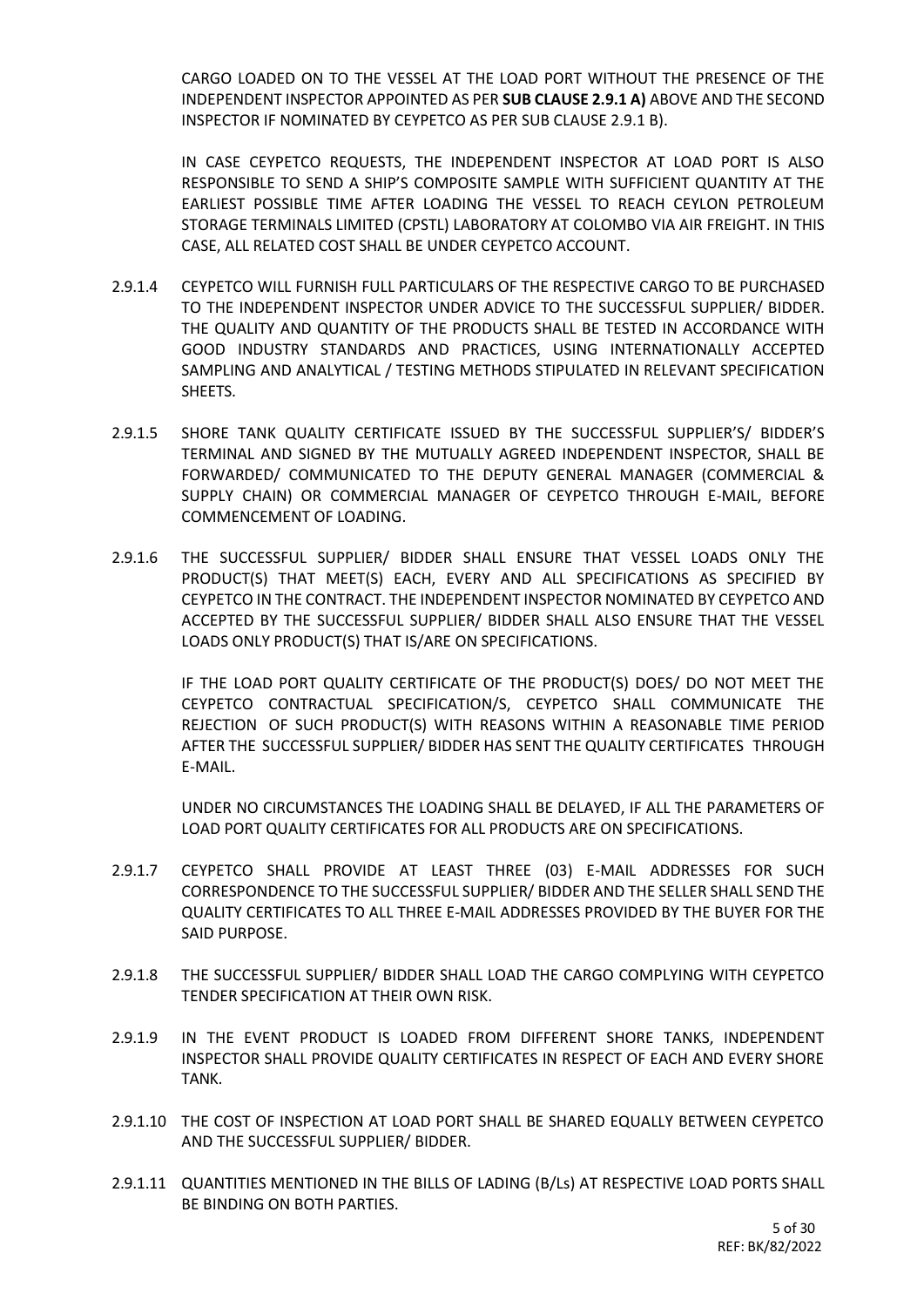- 2.9.1.12 IN THE EVENT THAT THE SUCCESSFUL SUPPLIER/ BIDDER DOES NOT AGREE TO THE NOMINATED INDEPENDENT INSPECTOR BY CEYPETCO AS PER THE **SUB CLAUSE 2.9.1 A)**  ABOVE THE SUCCESSFUL SUPPLIER/ BIDDER IS PERMITTED TO NOMINATE AN ALTERNATIVE INDEPENDENT INSPECTOR FROM COMPANIES LISTED UNDER THE SAID CLAUSE. UNDER NO CIRCUMSTANCES THE SUCCESSFUL SUPPLIER/ BIDDER SHALL BE PERMITTED TO CHANGE SUCH ALTERNATIVE NOMINATION THEREAFTER.
- 2.9.1.13 INDEPENDENT INSPECTOR SO APPOINTED SHALL BE BOUND TO PROVIDE A TANK CLEANLINESS & DRY CERTIFICATE ENSURING DRY AND CLEANLINESS OF THE VESSEL'S TANKS BEFORE LOADING AND VESSEL'S TANKS FACILITIES SUCH AS PIPELINES, PUMPS AND STRAINERS TO BE CLEANED, DRY AND SUITABLE FOR LOADING OF JET A-1.
- 2.9.1.14 IT IS EXTREMELY IMPORTANT TO SUBMIT THE ABOVE CERTIFICATE TO CEYPETCO BY THE INDEPENDENT INSPECTOR PRIOR TO COMMENCEMENT OF LOADING. THE SUCCESSFUL SUPPLIER/ BIDDER SHALL BE RESPONSIBLE TO LOAD THE CARGO INTO THE CLEAN AND DRY TANKS OF THE VESSEL AS CERTIFIED BY THE INDEPENDENT INSPECTOR.

#### **2.9.2 INSPECTION AT DISCHARGE PORT**

- 2.9.2.1 DISCHARGE PORT INDEPENDENT INSPECTOR SHALL BE DIFFERENT TO THAT OF THE LOAD PORT.
- 2.9.2.2 THE QUALITY AT DISCHARGE PORT COLOMBO SHALL BE DETERMINED BY CPSTL (CEYLON PETROLEUM STORAGE TERMINALS LIMITED) LABORATORY AND WITNESSED BY THE INDEPENDENT INSPECTOR (ITS CALEB BRETT / GEO-CHEM / SBC ASIA – SAYBOLT / SGS / BUREAU VERITAS) AT COLOMBO AND ONE REPRESENTATIVE IF NOMINATED BY THE SUCCESSFUL BIDDER. SUCH DETERMINATIONS SHALL BE BASED ON THE RECOGNISED CARGO ANALYSIS CARRIED OUT BY THE CPSTL LABORATORY. THE CERTIFICATE OF QUALITY ISSUED BY CPSTL LABORATORY AS WITNESSED BY THE INDEPENDENT INSPECTOR AT COLOMBO BASED ON SUCH RECOGNISED CARGO ANALYSIS SHALL BE BINDING ON BOTH PARTIES.

CEYPETCO SHALL RESERVE THE RIGHT TO DEPLOY ITS OWN REPRESENTATIVE/S TO WITNESS THE SAMPLING / TESTING PERFORMED AT THE VESSEL / CPSTL LABORATORY.

2.9.2.3 A SHIP TANK COMPOSITE SAMPLE WITH ADEQUATE QUANTITIES FOR EACH PRODUCT SHALL BE DRAWN FROM THE SHIP'S TANKS ACCORDING TO ASTM STANDARD METHOD OF SAMPLING BY A MUTUALLY AGREED INDEPENDENT INSPECTOR AT DISCHARGE PORT WITNESSED BY CEYPETCO / CPSTL REPRESENTATIVES AND REPRESENTATIVE IF NOMINATED BY THE SUCCESSFUL SUPPLIER/BIDDER. SAMPLES SHALL BE PROPERLY SEALED AND AUTHENTICATED BY THE INDEPENDENT INSPECTOR, VESSEL'S MASTER OR REPRESENTATIVE OF THE MASTER AND REPRESENTATIVES OF THE CEYPETCO / CPSTL AND REPRESENTATIVE IF NOMINATED BY THE SUCCESSFUL SUPPLIER/BIDDER.

SUCH SAMPLE/S WILL BE ANALYZED AT THE CPSTL LABORATORY ACCORDING TO CONTRACTUAL SPECIFICATION AND SHALL BE WITNESSED BY THE MUTUALLY AGREED INDEPENDENT INSPECTOR. THE RESULT OF THE ANALYSIS SHALL BE THE RECOGNIZED CARGO ANALYSIS AND SHALL BE BINDING ON BOTH PARTIES.

2.9.2.4 UNDER NO CIRCUMSTANCES A REPRESENTATIVE OF THE SUCCESSFUL SUPPLIER/BIDDER FROM AN INSPECTION COMPANY AND AN EMPLOYEE OF THE INSPECTION COMPANY AS MENTIONED UNDER SUB CLAUSE 2.9.2. B) WILL BE ALLOWED.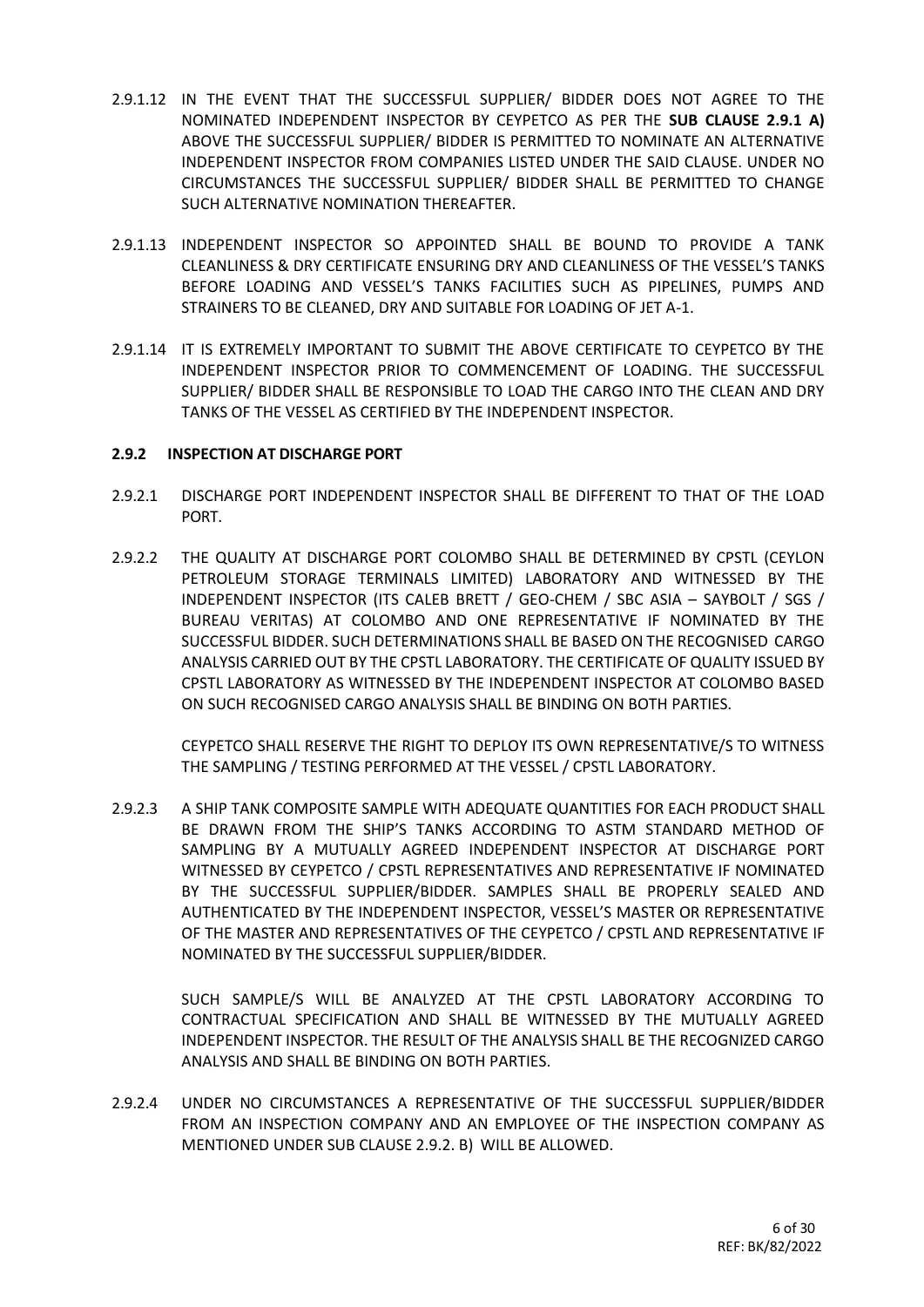- 2.9.2.5 UNDER NO CIRCUMSTANCES A PROTECTIVE INSPECTOR WILL BE ALLOWED TO THE SUCCESSFUL SUPPLIER/BIDDER OTHER THAN THE MUTUALLY AGREED INDEPENDENT INSPECTOR.
- 2.9.2.6 THE SUCCESSFUL SUPPLIER/BIDDER SHALL DECLARE IN THE BID THAT THE CERTIFICATE OF THE QUALITY AT DISCHARGE PORT **OF THE PRODUCT** SHALL BE ON THE BASIS OF SHIP TANK COMPOSITE SAMPLE TAKEN ON ARRIVAL OF THE VESSEL AT DISCHARGE PORT AS PER THE SUB CLAUSE 2.9.2.3.
- 2.9.2.7 HOWEVER, IN THE EVENT THE FIRST COMPOSITE SAMPLE DOES NOT MEET THE CONTRACTUAL SPECIFICATIONS, THE INDEPENDENT INSPECTOR WILL BE REQUESTED TO DRAW A SECOND SET OF SAMPLES FROM VESSEL'S INDIVIDUAL TANKS IN THE PRESENCE OF REPRESENTATIVES FROM CEYPETCO/CPSTL, A REPRESENTATIVE FROM THE SUCCESSFUL SUPPLIER/ BIDDER'S CARGO INSURER, TWO REPRESENTATIVES FROM THE SUCCESSFUL SUPPLIER/ BIDDER AND ONE REPRESENTATIVE FROM THE PROTECTION & INDEMNITY INSURANCE (P&I CLUB).

SUCH INDIVIDUAL SAMPLE WILL BE ANALYZED AT THE LABORATORY OF CPSTL ACCORDING TO THE CONTRACTUAL SPECIFICATIONS AND SHALL BE WITNESSED BY THE MUTUALLY AGREED INDEPENDENT INSPECTOR. THE RESULTS OF THESE ANALYSIS BASED ON THE SAMPLES DRAWN FROM VESSEL'S INDIVIDUAL TANKS SHALL BE THE RECOGNIZED CARGO ANALYSIS AND SHALL BE BINDING ON BOTH PARTIES. ALL REPRESENTATIVES WITNESS THIS TEST REQUIRED TO BE SIGNED EACH OF THE FULL TEST CERTIFICATES ISSUED BY CPSTL LABORATORY.

- 2.9.2.8 IF THE SPECIFICATION OF ANY OR ALL OF THE PRODUCT/S DEVIATED FROM THE CEYPETCO STANDARD SPECIFICATIONS, CEYPETCO RESERVES THE RIGHT TO REJECT ANY OR ALL OF SUCH PRODUCT/S.
- 2.9.2.9 UNDER NO CIRCUMSTANCES, ANY TESTING RESULTS FROM ANY OTHER LABORATORIES OTHER THAN THE CPSTL LABORATORY SHALL NOT BE ENTERTAINED FOR FINAL DETERMINATION OF THE QUALITY OF THE SUBJECT CARGO.
- 2.9.2.10 IN THE EVENT OF CEYPETCO DECIDING TO ACCEPT A PART CARGO ON BOARD THE VESSEL BASED ON THE TEST RESULTS OF THE SECOND TEST FOR THE INDIVIDUAL TANKS, THE PART CARGO SHALL BE DISCHARGED AT ITS SOLE DISCRETION OF CEYPETCO. ACCEPTANCE OF PART CARGO TO BE MUTUALLY DISCUSSED AND AGREED. IN CASE IT IS MUTUALLY AGREED TO ACCEPT PART CARGO DISCHARGE, THEN LAYTIME AND DEMURRAGE TO BE PRO-RATED IN LINE WITH THE QUANTITY OF CARGO DISCHARGED. THE TIME PERIOD BETWEEN FIRST REJECTION OF THE CARGO OR PART CARGO AND RECOMMENCEMENT OF THE LAYTIME FOR THE PART CARGO SHALL NOT BE COUNTED AS USED LAYTIME.
- 2.9.2.11 THE QUALITY CERTIFICATE AT DISCHARGE PORT, COLOMBO SHALL BE ISSUED BY THE INDEPENDENT INSPECTOR BASED ON THE TEST REPORT OF CPSTL LABORATORY.
- 2.9.2.12 DISCHARGE OF VESSEL SHALL COMMENCE ONLY AFTER THE CERTIFICATE OF QUALITY AT DISCHARGE PORT, AS ISSUED BY INDEPENDENT INSPECTOR BASED ON THE TEST REPORTS OF CPSTL LABORATORY AND COUNTERSIGNED BY CEYPETCO'S REPRESENTATIVE IS IN THE POSSESSION OF THE SUCCESSFUL SUPPLIER/ BIDDER.
- 2.9.2.13 THE QUANTITY OF PRODUCTS AT THE DISCHARGE PORT COLOMBO SHALL BE DETERMINED BY AN INDEPENDENT INSPECTOR (ITS CALEB BRETT / GEO-CHEM/ SBC ASIA – SAYBOLT / SGS/ BUREAU VERITAS) AT COLOMBO. SUCH DETERMINATIONS SHALL BE REPORTED ON THE CERTIFICATE OF QUANTITY.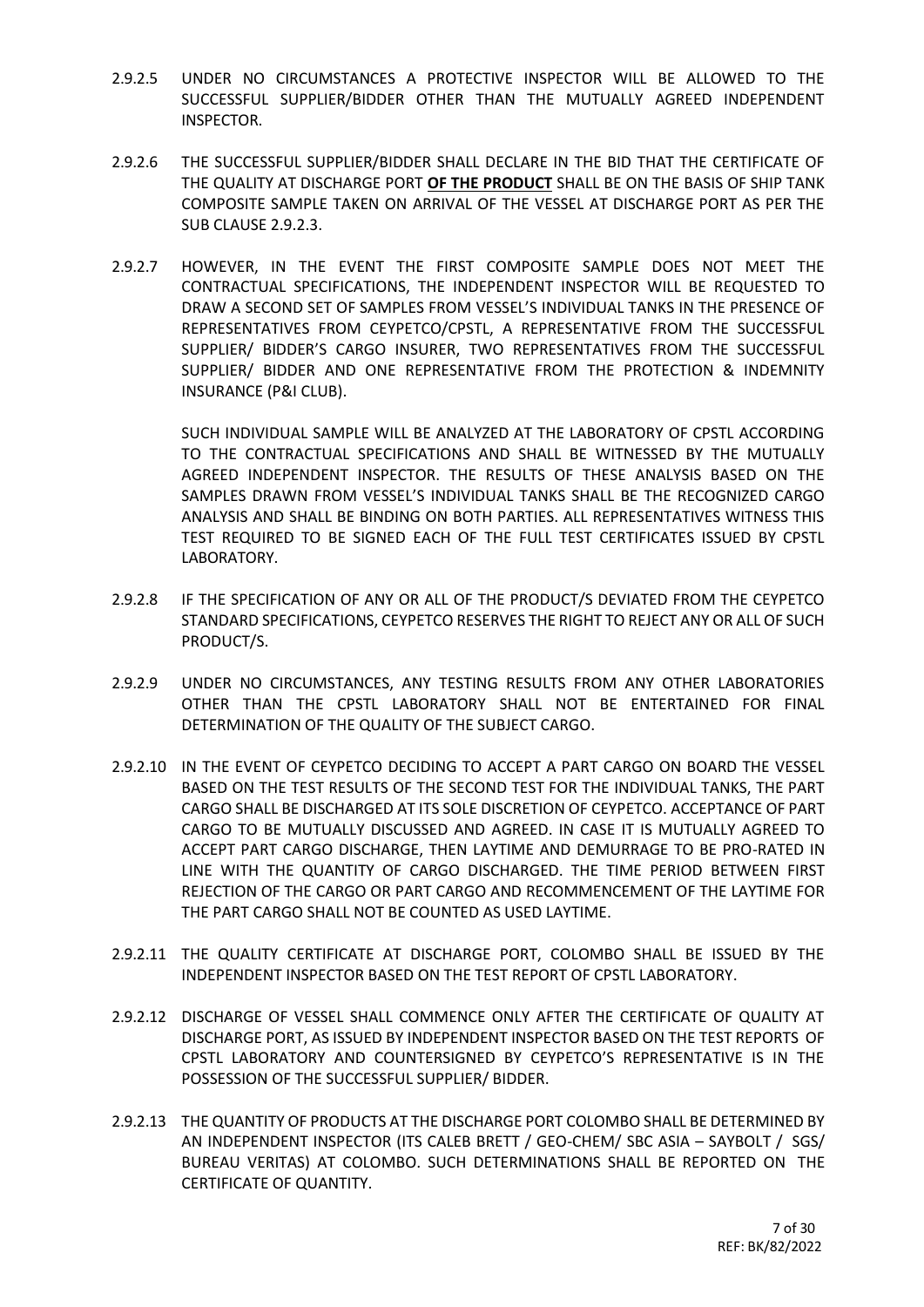IN THE EVENT THAT THE OUT-TURN LOSS (OUT-TURN QUANTITY VS. B/L QUANTITY) IS IN EXCESS OF 0.5% AND/OR THERE IS ANY FREE FLOWING PRODUCT LEFT ON BOARD AS REPORTED AND CERTIFIED BY THE INDEPENDENT INSPECTOR AT DISCHARGE PORT, THE SUCCESSFUL SUPPLIER'S/ BIDDER SHALL DEDUCT THE EXCESS LOSS AND/OR FREE FLOWING PRODUCT LEFT ON BOARD FROM THE BILL OF LADING QUANTITY FOR INVOICE PURPOSES.

- 2.9.2.14 IN THE EVENT THE OUT-TURN LOSS IS PROVED TO BE DUE TO CEYPETCO'S FAULT INCLUDING BUT NOT LIMITED TO DISCHARGING PIPE LINE LEAKAGE, CAUSING AND OUT-TURN LOSS IN EXCESS OF 0.5%, SUCH EXCESS LOSS SHALL NOT BE DEDUCTED FROM THE B/L QUANTITY FOR INVOICE PURPOSES.
- 2.9.2.15 THE COST OF INSPECTION, INCLUDING COST FOR TESTING OF SECOND COMPOSITE SAMPLE PAYABLE TO INDEPENDENT INSPECTOR AT DISCHARGE PORT, SHALL BE SHARED EQUALLY BETWEEN CEYPETCO AND THE SUCCESSFUL SUPPLIER'S/ BIDDER.

#### **2.10. RECOVERY OF DAMAGES OR LOSSES FOR CEYPETCO DUE TO UNACCEPTABLE QUALITY**

- 2.10.1 IF THE QUALITY OF THE PRODUCT AT THE DISCHARGE PORT DOES (DO) NOT MEET/COMPLY WITH THE CONTRACTUAL SPECIFICATIONS SPECIFIED UNDER **ANNEX - 'C'** WITH RESPECT TO ANY OF THE PARAMETERS INDICATED THEREIN, SUBJECT TO **CLAUSE 2.9.2.,** CEYPETCO RESERVES THE RIGHT TO REJECT THE FULL CONSIGNMENT ON BOARD THE VESSEL OR PART OF THE CONSIGNMENT AS THE CASE MAY BE.
- 2.10.2 IN SUCH A CASE, THE SELLER IS OBLIGED TO PROVIDE A REPLACEMENT CARGO AT THE REQUEST OF THE SUCCESSFUL SUPPLIER/BIDDER WITHOUT ANY ADDITIONAL COST TO THE CEYPETCO WITHIN THE FIRST TWENTY (20) DAYS FROM THE DATE OF REJECTION OF THE ORIGINAL CARGO NO ANY ADDITIONAL COST WILL BE CHARGED BY CEYPETCO FROM THE SUCCESSFUL SUPPLIER/BIDDER. DETERMINATION OF THE NEW LAYCAN WILL BE AT THE DISCRETION OF CEYPETCO. HOWEVER, CEYPETCO SHALL NOT UNREASONABLY DELAY THE ALLOCATION OF AN ALTERNATIVE DELIVERY LAYCAN.

IF THE REPLACEMENT CARGO IS SUPPLIED BY THE SUPPLIER AFTER THE FIRST TWENTY (20) DAYS FROM THE DATE OF REJECTION OF THE ORIGINAL CARGO, THE SUPPLIER IS LIABLE FOR A PENALTY PAYMENT OF ZERO POINT ZERO FIVE (0.05%) OF THE DAP "VALUE OF THE REJECTED CARGO" PER DAY PRO-RATA BASIS BY THE SUCCESSFUL SUPPLIER/ BIDDER TO CEYPETCO FOR THE PERIOD COMMENCING FROM 2400 HRS. OF THE TWENTIETH (20TH) DAY FROM THE DATE OF REJECTION OF THE CARGO UNTIL THE REPLACEMENT CARGO IS DELIVERED AT COLOMBO (I.E. UP TO THE NOTICE OF READINESS (NOR) TENDERED TIME) DURING THE NEW LAYCAN WITHOUT ANY ADDITIONAL COST TO CEYPETCO. VALUE OF THE REJECTED CARGO SHALL BE DETERMINED, BASED ON THE B/L QUANTITY, AND THE PRICE CALCULATED AS PER THE PRICING CLAUSE OF THE TENDER USING THE RESPECTIVE FIRST DAY OF THE AGREED TWO DAY DELIVERY LAYCAN OF THE REJECTED CARGO AND AS PER THE PRICING CLAUSE OF THE TENDER.

THE CONSENT FOR THE SUPPLY OF REPLACEMENT CARGO SHALL BE COMMUNICATED IN WRITING BY THE SUCCESSFUL SUPPLIER/BIDDER TO CEYPETCO WITHIN **FORTY EIGHT (48) HOURS** OF SUCH REQUEST BY CEYPETCO.

**2.10.3** IN THE EVENT OF REJECTION OF THE CARGO RESULTING IN THE DELAY OF REPLACEMENT CARGO UNDER THIS CONTRACT, THE SUPPLIER SHALL BE BOUND TO EXTEND THE VALIDITY OF THE PERFORMANCE SECURITY GUARANTEE UP TO THE DATE DETERMINED BY CEYPETCO AS REQUIRED.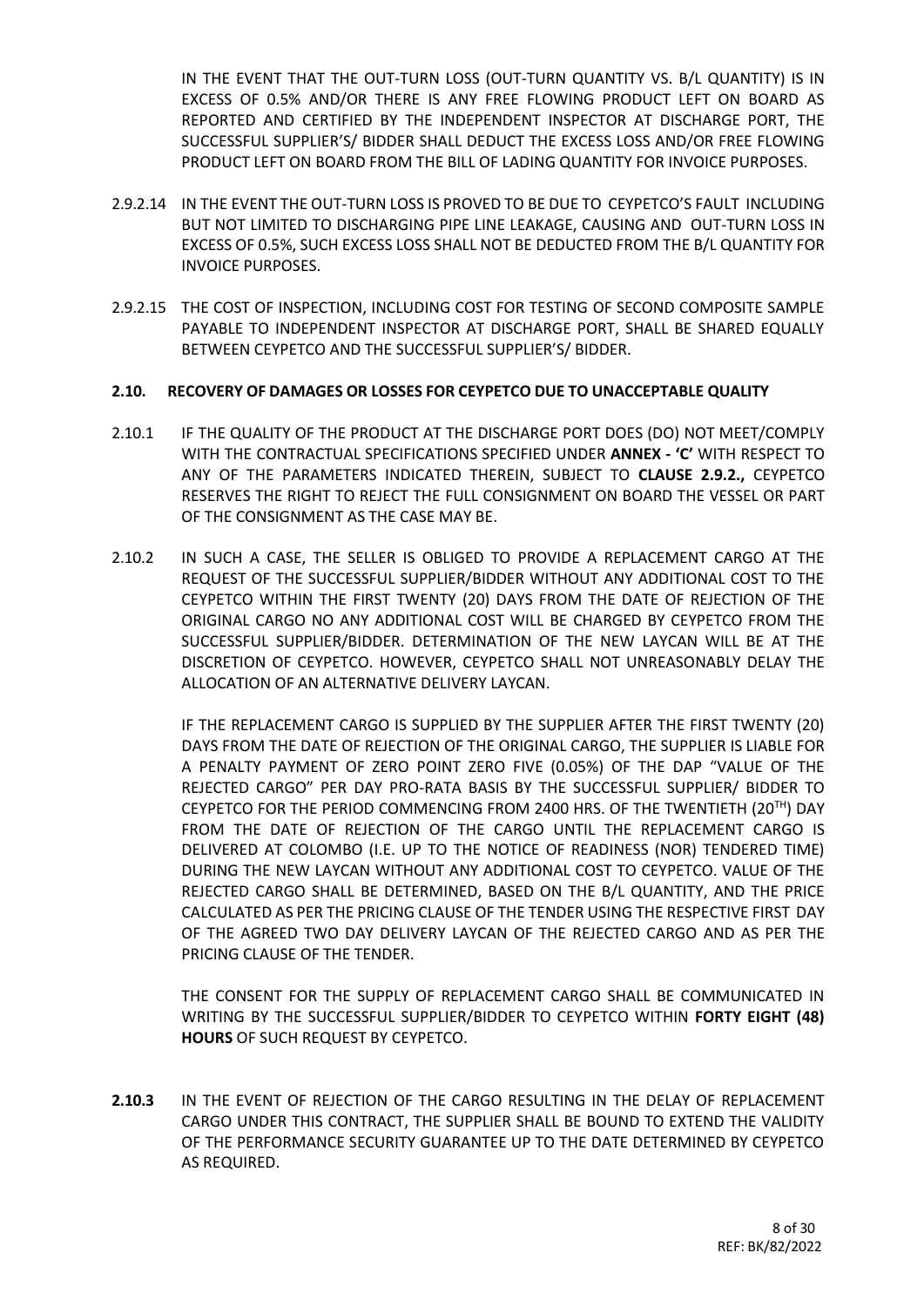- 2.10.4 THE PRICING OF THE REPLACEMENT CARGO SHALL BE DETERMINED AS PER THE FIVE DAY AVERAGE PRICE AROUND THE FIRST DAY OF THE TWO DAY DELIVERY LAYCAN OF THE REJECTED CARGO/ORIGINAL CARGO AT COLOMBO PLUS PREMIUM / DISCOUNT. THE CALCULATION OF THE VALUE OF THE REPLACEMENT CARGO SHALL BE AS PER THE CLAUSE 2.12., UNDER THE HEADING OF **"PRICE / INTEREST / PAYMENT**" OF THIS TENDER DOCUMENT.
- **2.10.5** IN THE EVENT, FAILURE BY THE SUCCESSFUL BIDDER/ SUPPLIER TO PROVIDE A REPLACEMENT CARGO, CEYPETCO RESERVES THE RIGHT TO TERMINATE THE CONTRACT AND TO FORFEIT THE PERFORMANCE GUARANTEE.
- 2.10.6 FOR THE REPLACEMENT CARGO, THE SAME TERMS AND CONDITIONS OF THIS TENDER SHALL BE APPLICABLE IN ALL ASPECTS INCLUDING QUALITY, DELIVERY AND RECOVERY OF DAMAGES OR LOSSES FOR CEYPETCO.
- 2.10.7 IN THE EVENT THE CEYPETCO DECIDING, AT ITS SOLE DISCRETION, NOT TO REQUEST A REPLACEMENT CARGO FOR PRODUCT, THE SUCCESSFUL BIDDER / SUPPLIER IS NOT LIABLE TO PAY ANY DAMAGES OR LOSSES TO CEYPETCO .

#### **2.11. OUT-TURN LOSS**

IN THE EVENT THAT THE OUT-TURN LOSS (OUT-TURN QUANTITY VS. B/L QUANTITY) IS IN EXCESS OF 0.5% AND / OR THERE IS ANY FREE FLOWING PRODUCT LEFT ON BOARD AS REPORTED BY INDEPENDENT INSPECTORS (GEO-CHEM / ITS CALEB BRETT / SBC ASIA-SAYBOLT/ SGS / BUREAU VARITAS) AT DISCHARGE PORT, COLOMBO THE SUCCESSFUL SUPPLIER'S/BIDDER SHALL DEDUCT THE EXCESS LOSS AND / OR FREE FLOWING PRODUCT LEFT ON BOARD FROM THE B/L QUANTITY FOR INVOICE PURPOSES.

#### **2.12. PRICE / PAYMENT / INTEREST**

#### **2.12.1 PAYMENT IN THIRTY (30) DAYS AFTER THE B/L DATE FOR SINGLE BERTH DELIVERY OPTION -1**

DAP COLOMBO PRICE FOR **JET A-1** SHALL BE CALCULATED AS FOLLOWS:

PRICE OFFERED FOR JET A-1 IN USD PER BARREL ON **DAP COLOMBO BASIS (INCOTERMS 2010)** SHOULD BE THE AVERAGE OF THE MIDS OF FOB SINGAPORE PRICE OF JET KERO UNDER THE HEADING OF "PLATTS SINGAPORE MIDDLE DISTILLATES ASSESSMENT" ON THE FIRST DAY OF THE TWO DAY DELIVERY LAYCAN, TWO DAYS IMMEDIATELY BEFORE AND TWO DAYS IMMEDIATELY AFTER THE FIRST DAY OF THE TWO DAY DELIVERY LAYCAN (IF THERE IS NO PUBLICATION ON THE FIRST DAY OF THE TWO DAY DELIVERY LAYCAN THEN TWO DAYS IMMEDIATELY BEFORE AND TWO DAYS IMMEDIATELY AFTER THE FIRST DAY OF THE TWO DAY DELIVERY LAYCAN ARE TO BE TAKEN INTO ACCOUNT) PLUS A FIXED PREMIUM/DISCOUNT FOR THE FIRST 30 DAYS INTEREST FREE CREDIT PERIOD [B/L DATE TO COUNT AS DAY ZERO (0)].

#### **2.12.2 PAYMENT IN NINETY (90) DAYS AFTER THE B/L DATE FOR SINGLE BERTH DELIVERY OPTION -2**

DAP COLOMBO PRICE FOR **JET A-1** SHALL BE CALCULATED AS FOLLOWS:

PRICE OFFERED FOR JET A-1 IN USD PER BARREL ON **DAP COLOMBO BASIS (INCOTERMS 2010)** SHOULD BE THE AVERAGE OF THE MIDS OF FOB SINGAPORE PRICE OF JET KERO UNDER THE HEADING OF "PLATTS SINGAPORE MIDDLE DISTILLATES ASSESSMENT" ON THE FIRST DAY OF THE TWO DAY DELIVERY LAYCAN, TWO DAYS IMMEDIATELY BEFORE AND TWO DAYS IMMEDIATELY AFTER THE FIRST DAY OF THE DELIVERY LAYCAN (IF THERE IS NO PUBLICATION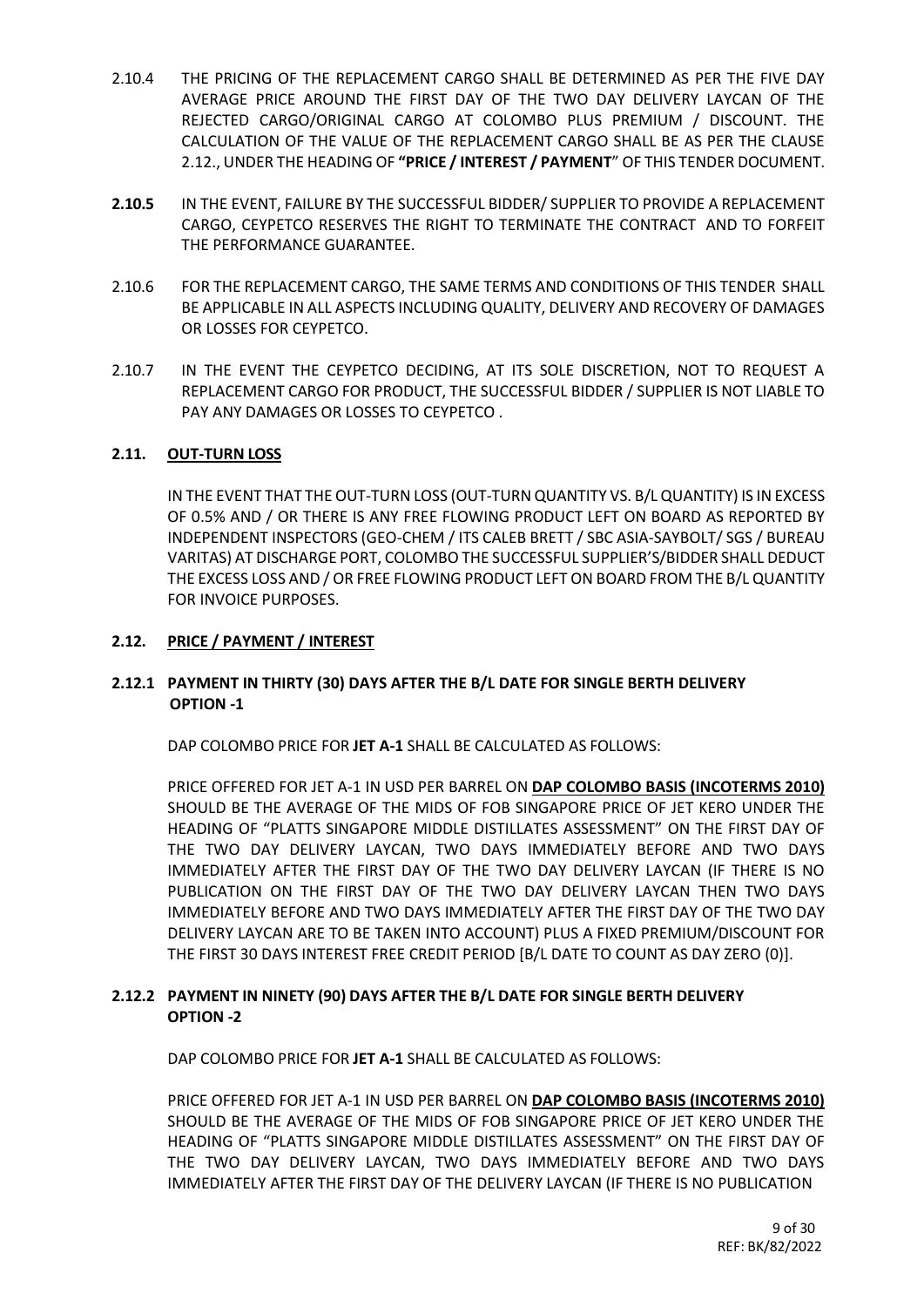ON THE FIRST DAY OF THE DELIVERY LAYCAN THEN TWO DAYS IMMEDIATELY BEFORE AND TWO DAYS IMMEDIATELY AFTER THE FIRST DAY OF THE TWO DAY DELIVERY LAYCAN ARE TO BE TAKEN INTO ACCOUNT) PLUS A FIXED PREMIUM/DISCOUNT FOR THE FIRST 30 DAYS INTEREST FREE CREDIT PERIOD PLUS INTEREST RATE FOR THE EXTENDED CREDIT PERIOD FROM 30 DAYS TO 90 DAYS [B/L DATE TO COUNT AS DAY ZERO (0)] BASED ON A MARGIN OVER THREE (03) MONTHS LIBOR (U.S. DOLLARS) AS PUBLISH BY THE FINANCIAL TIMES OR REUTERS.

LIBOR WILL BE THAT EXISTING ON THE FIRST DAY OF THE TWO DAY DELIVERY LAYCAN. IF THE FIRST DAY OF THE TWO DAY DELIVERY LAYCAN IS A NON BANKING DAY IN LONDON, THEN THE THREE (03) MONTHS LIBOR (U.S. DOLLARS) QUOTE WILL BE THE FOLLOWING LONDON BANKING DAY AFTER THE FIRST DAY OF THE TWO DAY DELIVERY LAYCAN. L/C AMOUNT SHALL COVER THE CARGO VALUE AND THE INTEREST AMOUNT FOR THE EXTENDED PAYMENT PERIOD.

**THE FOB BASIS, IF QUOTED BY THE BIDDERS, WILL BE USED FOR REFERENCE PURPOSE ONLY**

#### **2.12.3 PAYMENT IN HUNDRED AND EIGHTY (180) DAYS AFTER THE B/L DATE FOR SINGLE BERTH DELIVERY - OPTION -3**

DAP COLOMBO PRICE FOR **JET A-1** SHALL BE CALCULATED AS FOLLOWS:

PRICE OFFERED FOR JET A-1 IN USD PER BARREL ON **DAP COLOMBO BASIS (INCOTERMS 2010)** SHOULD BE THE AVERAGE OF THE MIDS OF FOB SINGAPORE PRICE OF JET KERO UNDER THE HEADING OF "PLATTS SINGAPORE MIDDLE DISTILLATES ASSESSMENT" ON THE FIRST DAY OF THE TWO DAY DELIVERY LAYCAN, TWO DAYS IMMEDIATELY BEFORE AND TWO DAYS IMMEDIATELY AFTER THE FIRST DAY OF THE DELIVERY LAYCAN (IF THERE IS NO PUBLICATION ON THE FIRST DAY OF THE DELIVERY LAYCAN THEN TWO DAYS IMMEDIATELY BEFORE AND TWO DAYS IMMEDIATELY AFTER THE FIRST DAY OF THE TWO DAY DELIVERY LAYCAN ARE TO BE TAKEN INTO ACCOUNT) PLUS A FIXED PREMIUM/DISCOUNT FOR THE FIRST 30 DAYS INTEREST FREE CREDIT PERIOD PLUS INTEREST RATE FOR THE EXTENDED CREDIT PERIOD FROM 30 DAYS TO 180 DAYS [B/L DATE TO COUNT AS DAY ZERO (0)] BASED ON A MARGIN OVER SIX (06) MONTHS LIBOR (U.S. DOLLARS) AS PUBLISH BY THE FINANCIAL TIMES OR REUTERS.

LIBOR WILL BE THAT EXISTING ON THE FIRST DAY OF THE TWO DAY DELIVERY LAYCAN. IF THE FIRST DAY OF THE TWO DAY DELIVERY LAYCAN IS A NON BANKING DAY IN LONDON, THEN THE SIX (06) MONTHS LIBOR (U.S. DOLLARS) QUOTE WILL BE THE FOLLOWING LONDON BANKING DAY AFTER THE FIRST DAY OF THE TWO DAY DELIVERY LAYCAN. L/C AMOUNT SHALL COVER THE CARGO VALUE AND THE INTEREST AMOUNT FOR THE EXTENDED PAYMENT PERIOD.

#### **THE FOB BASIS, IF QUOTED BY THE BIDDERS, WILL BE USED FOR REFERENCE PURPOSE ONLY**

2.12.4 PAYMENT WILL BE MADE THIRTY (30) DAYS UNDER (OPTION -1) OR NINETY (90) DAYS UNDER (OPTION -2) OR HUNDRED AND EIGHTY (180) DAYS UNDER (OPTION -3) AFTER THE B/L DATE [B/L DATE TO COUNT AS DAY ZERO (0)] BY AN IRREVOCABLE, NON-ASSIGNABLE, NON-TRANSFERABLE & UNCONFIRMED DOCUMENTARY LETTER OF CREDIT (L/C) ESTABLISHED THROUGH BANK OF CEYLON / PEOPLE'S BANK, COLOMBO. ALL BANK CHARGES OUTSIDE SRI LANKA, IF ANY, WILL BE TO THE ACCOUNT OF THE SUCCESSFUL SUPPLIER/BIDDER. CONFIRMATION CHARGES OF L/C SHALL BE TO THE BENEFICIARY'S ACCOUNT.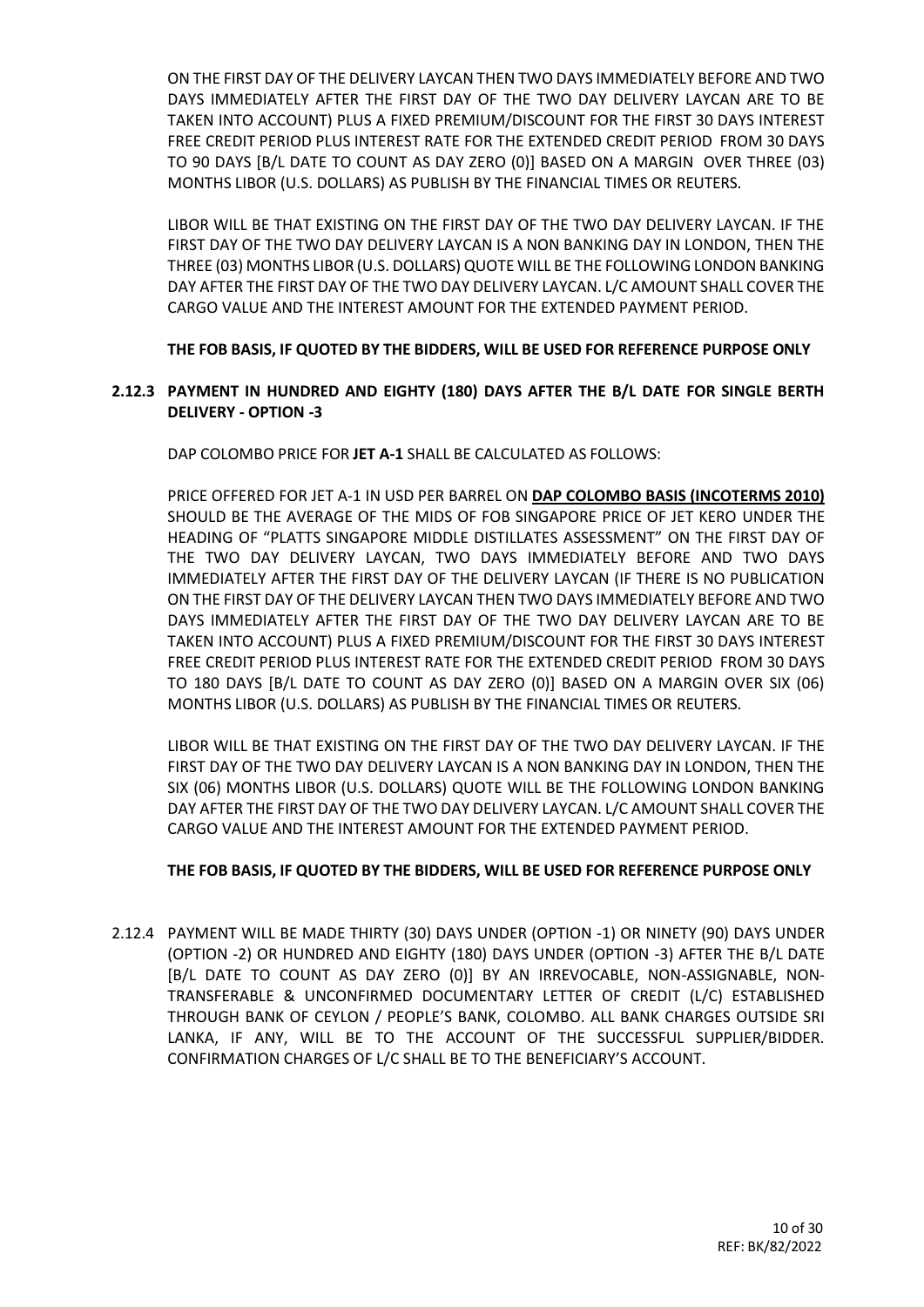- 2.12.5 IN THE EVENT THAT THERE ARE DIFFERENT B/L DATES FOR LOADING THE CARGO, PAYMENT WILL BE MADE THIRTY (30) DAYS (OPTION-1) OR NINETY (90) DAYS UNDER (OPTION -2) OR HUNDRED AND EIGHTY (180) DAYS (OPTION-3) AFTER EACH B/L DATE [B/L DATE COUNT AS DAY ZERO (0)] BY AN IRREVOCABLE, NON-ASSIGNABLE AND NON-TRANSFERABLE DOCUMENTARY LETTER OF CREDIT ESTABLISHED THROUGH BANK OF CEYLON / PEOPLE'S BANK, COLOMBO.
- 2.12.6 LETTER OF CREDIT (L/C) TO BE ESTABLISHED BY THE CEYPETCO THROUGH ITS BANKERS EITHER BY BANK OF CEYLON OR PEOPLE'S BANK BASE ON THE TERMS AND CONDITIONS ACCEPTABLE TO BOTH SUCCESSFUL SUPPLIER/BIDDER AND CEYPETCO, AT LEAST TWELVE (12) CALENDAR DAYS PRIOR TO THE FIRST DAY OF THE TWO DAY DELIVERY LAYCAN AT COLOMBO.

THE SUCCESSFUL SUPPLIER/BIDDER SHALL BE RESPONSIBLE TO TRACE AND VERIFY THE RECEIPT OF THE L/C THROUGH THEIR CORRESPONDING BANK. THE SUCCESSFUL SUPPLIER/BIDDER SHALL BE RESPONSIBLE TO SEND ALL REQUIRED DETAILS INCLUDING PERFORMA INVOICE FOR THE ESTABLISHMENT OF THE L/C BY CEYPETCO WITHIN THREE (03) BUSINESS DAYS AFTER THE AWARD OF THE TENDER.

- 2.12.7 IF THE PAYMENT DUE DATE FALLS ON A SATURDAY OR NON-MONDAY BANK HOLIDAY IN NEW YORK, USA, PAYMENT SHALL BE EFFECTED ON THE LAST PRECEDING BANKING DAY IN NEW YORK, USA. IF THE PAYMENT DUE DATE FALLS ON A SUNDAY OR MONDAY BANK HOLIDAY IN NEW YORK, USA, PAYMENT SHALL BE EFFECTED ON THE FIRST FOLLOWING BANKING DAY IN NEW YORK, USA CREDIT PERIOD UNDER **SUB CLAUSE 2.12.2 & 2.12.3** ABOVE FOR THE PURPOSE OF INTEREST CALCULATION SHALL BE ADJUSTED AS PER PAYMENT DUE DATE BEING AFFECTED UNDER THIS CONDITION.
- 2.12.8 IN THE EVENT THAT CEYPETCO SHALL REMIT ANY MONIES DUE AND PAYABLE TO SUCCESSFUL SELLER'S/ BIDDER BANK ACCOUNT ON A DATE AFTER THE DUE DATE SPECIFIED FOR PAYMENT, THEN INTEREST SHALL BE CHARGED AT PREVAILING MONTHLY AVERAGE LIBOR (US DOLLARS) AS PUBLISHED BY THE FINANCIAL TIMES OR REUTERS PLUS A PREMIUM OF TWO PERCENT (2%) PER ANNUM, ON ALL AMOUNTS REMAINING OUTSTANDING FOR THE PERIOD FROM THE DATE PAYMENT WAS DUE TO THE DATE OF SUCCESSFUL SELLER'S / BIDDER RECEIPT OF PAYMENT.
- 2.12.9 FINAL UNIT PRICE FOR PRODUCT SHALL BE EXPRESSED TO **THREE DECIMAL PLACES** BY ROUNDING UP THE THIRD DECIMAL PLACE IF THE FOURTH DECIMAL PLACE IS FIVE (5) OR GREATER.
- 2.12.10 L/C ESTABLISHED BY CEYPETCO WILL CALL FOR THE FOLLOWING ORIGINAL DOCUMENTS.
	- a. MANUALLY SIGNED ORIGINAL COMMERCIAL INVOICE BASED ON THE B/L QUANTITY IN US BARRELS  $\omega$  60 <sup>o</sup>f (IN AIR).
	- b. FULL SET OF 3/3 ORIGINAL 'CLEAN ON BOARD' BILL OF LADING ISSUED OR ENDORSED TO THE ORDER OF BANK OF CEYLON/PEOPLE'S BANK, COLOMBO AND NOTIFY 'CEYLON PETROLEUM CORPORATION' AND SHOWING FREIGHT PAYABLE AS PER CHARTER PARTY. EACH ORIGINAL B/L TO BE MANUALLY SIGNED BY THE MASTER OF THE VESSEL OR OWNERS OR SIGNED ON BEHALF OF THE MASTER AS AGENTS.
	- c. CERTIFICATE OF QUALITY EX SHORE TANKS AT LOAD PORT ISSUED OR ENDORSED BY THE INDEPENDENT INSPECTOR, CONFIRMING THAT THE PRODUCTS SHIPPED CONFORMS TO THE CONTRACTUAL SPECIFICATIONS.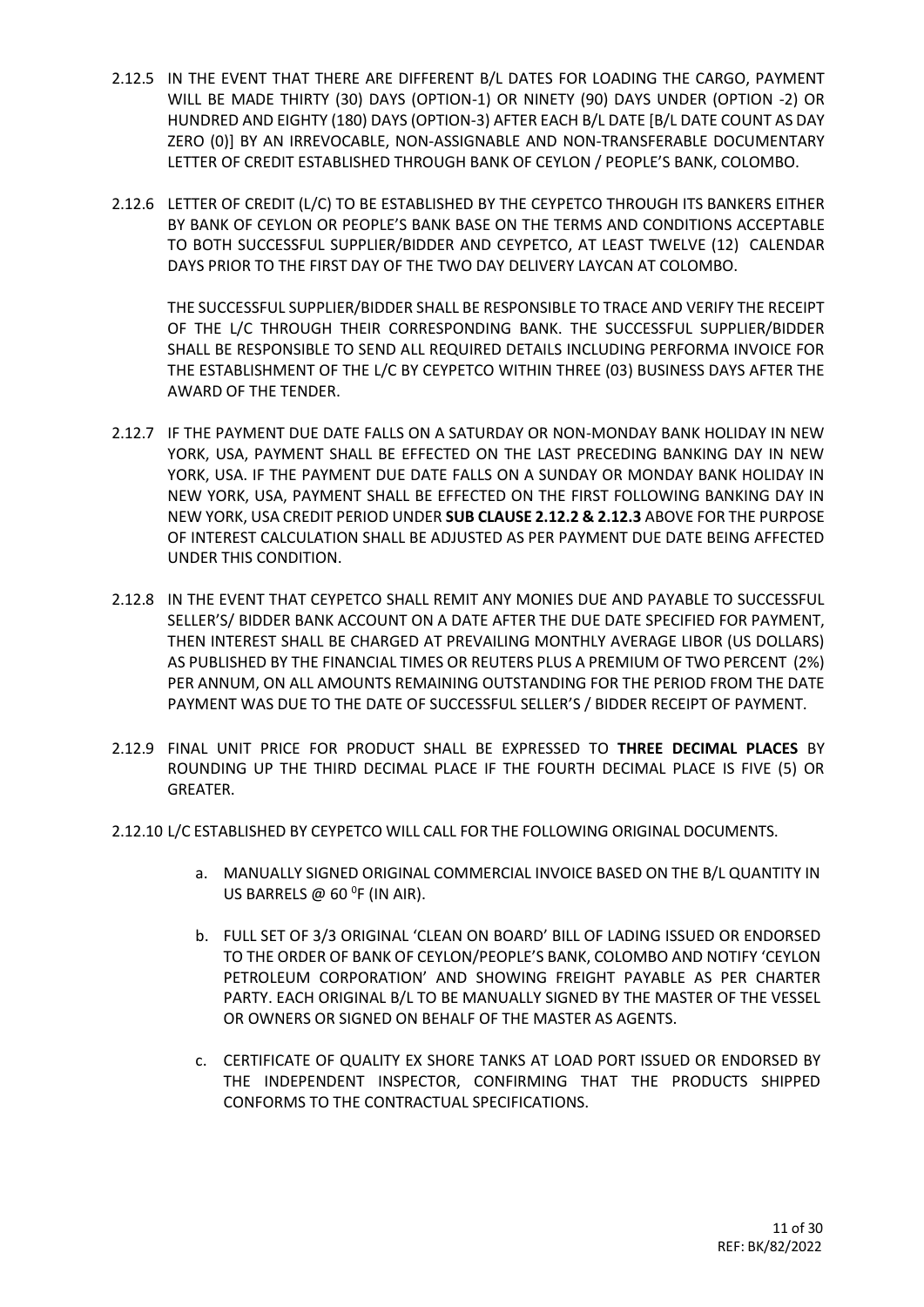- d. CERTIFICATE OF QUANTITY EX SHORE TANKS AT LOAD PORT ISSUED OR ENDORSED BY THE INDEPENDENT INSPECTOR.
- e. CERTIFICATE OF ORIGIN ISSUED BY SELLER OR TERMINAL OR ANY AUTHORITY OR LOCAL BODY OR CHAMBER OF COMMERCE SUCH CERTIFICATE SHALL NOT BE ISSUED BY COUNTRIES WHICH COMES UNDER SANCTION IMPOSED BY UNITED STATES / UNITED NATIONS/ EUROPEAN UNION.
- f. TANK CLEANLINESS & DRY CERTIFICATE ISSUED BY THE INDEPENDENT INSPECTOR, CONFIRMING THAT THE SHIP'S TANKS ARE CLEAN AND DRY PRIOR TO LOADING.
- g. CERTIFICATE OF QUALITY AT DISCHARGE PORT, COLOMBO ISSUED OR ENDORSED BY THE INDEPENDENT INSPECTOR BASED ON THE REPORT OF TESTS OF THE CEYLON PETROLEUM STORAGE TERMINALS LIMITED (CPSTL) LABORATORY, CONFIRMING THAT THE PRODUCTS SHIPPED CONFORM TO THE CONTRACTUAL SPECIFICATIONS.
- h. CERTIFICATE OF SHIP ARRIVAL QUANTITY AND OUT-TURN QUANTITY AT DISCHARGE PORT, COLOMBO ISSUED OR ENDORSED BY THE INDEPENDENT INSPECTOR.
- i. THE NEGOTIATION OF LETTER OF CREDIT (L/C) UPON PRESENTATION OF LETTER OF INDEMNITY (LOI) IN LIEU OF ABOVE ORIGINAL SHIPPING DOCUMENTS IS PERMITTED FOR THE SUCCESSFUL SUPPLIER/BIDDER SUBJECT TO;
	- i. PRESENTATION OF BENEFICIARY'S MANUALLY SIGNED ORIGINAL COMMERCIAL INVOICE.
	- ii. PRESENTATION OF SHIP ARRIVAL QUANTITY REPORT ISSUED BY THE INDEPENDENT INSPECTOR AT DISCHARGE PORT, COLOMBO.
	- iii. PRESENTATION OF TANK CLEANLINESS & DRY CERTIFICATE ISSUED BY THE INDEPENDENT INSPECTOR, CONFIRMING THAT THE SHIP'S TANKS ARE CLEAN & DRY PRIOR TO LOADING.
	- iv. PRESENTATION OF QUALITY CERTIFICATE ISSUED BY THE INDEPENDENT INSPECTOR AT DISCHARGE PORT, COLOMBO.
	- v. PRESENTATION OF OUT-TURN QUANTITY REPORT ISSUED BY THE INDEPENDENT INSPECTOR AT DISCHARGE PORT, COLOMBO.
	- vi. OBTAINING PRIOR APPROVAL OF CEYPETCO FOR SUCH LOI FORMAT.
- 2.12.11 VALIDITY OF THE L/C SHOULD BE UP TO MAXIMUM OF NINETY (90) DAYS FROM THE DATE OF ESTABLISHMENT OF THE L/C IRRESPECTIVE OF THE PAYMENT OPTION SELECTED.

#### **2.13. LOCAL AGENT & LOCAL AGENCY COMMISSION**

OFFER SHOULD INDICATE THE LOCAL AGENT'S NAME, ADDRESS AND THE QUANTUM OF COMMISSION PAYABLE TO LOCAL AGENT, WHICH SHOULD BE INCLUDED IN THE PRICE QUOTED. THE LOCAL AGENT'S COMMISSION WILL BE DEDUCTED FROM THE TOTAL DAP COLOMBO VALUE AND PAID IN SRI LANKA RUPEES.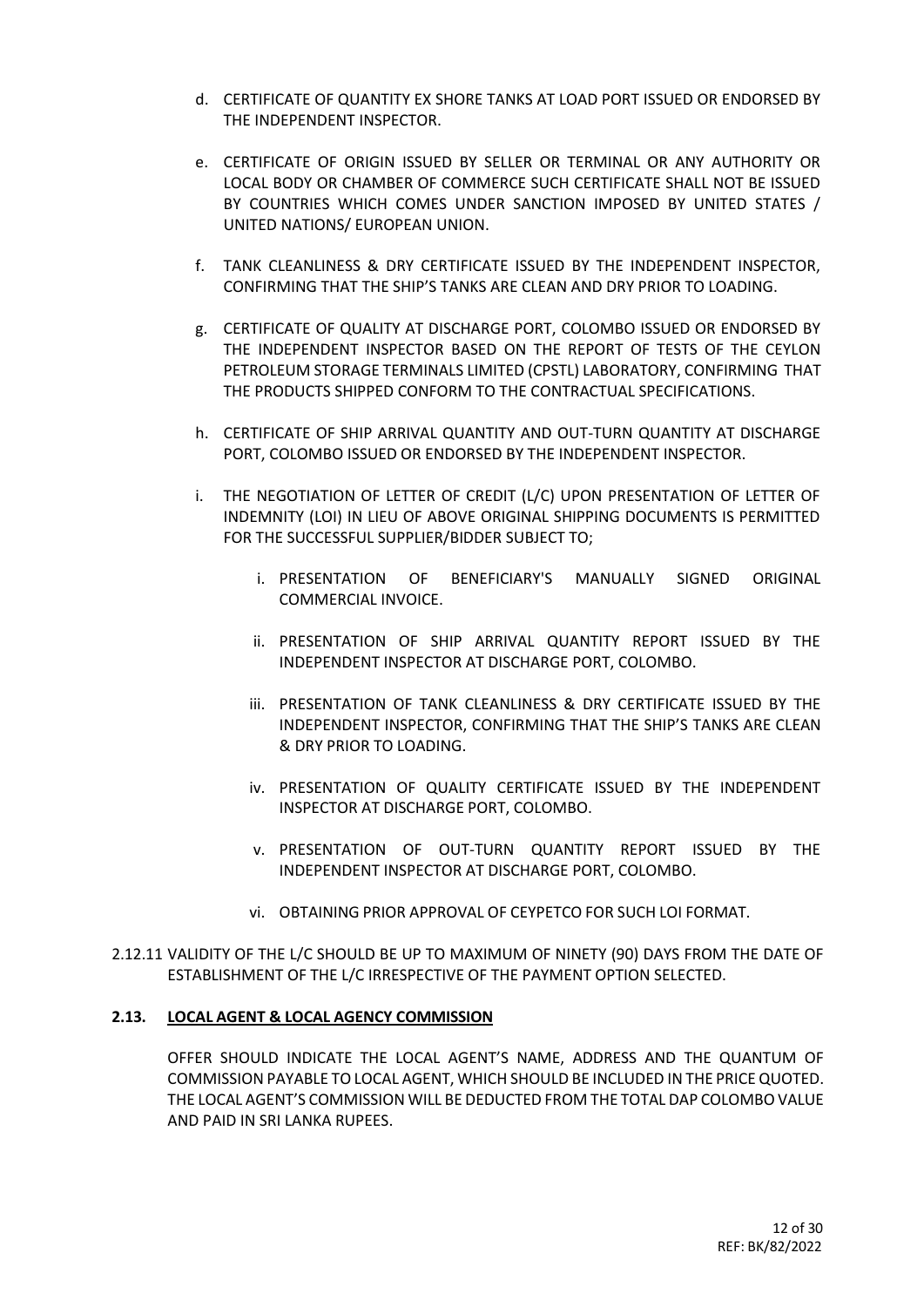#### **2.14. TITLE AND RISK**

TITLE AND RISK / PROPERTY OF THE PRODUCT SUPPLIED, UNDER THE TERMS OF THIS TENDER, SHALL PASS ON TO CEYPETCO AT THE DISCHARGE PORT WHEN PRODUCT PASSES THE SUCCESSFUL SUPPLIER'S / BIDDER'S VESSEL'S PERMANENT HOSE/DISCHARGING ARM CONNECTION.

#### **2.15. PERFORMANCE SECURITY GUARANTEE**

- 2.15.1.1 THE SUCCESSFUL SUPPLIER / BIDDER **INCLUDING RECOGNIZED GOVERNMENT OWNED INSTITUTIONS / SUBSIDIARIES AND OIL MAJORS**, ON BEING NOTIFIED BY THE CEYPETCO OF THE ACCEPTANCE OF HIS OFFER, SHALL FURNISH AT HIS OWN EXPENSE A PERFORMANCE SECURITY GUARANTEE AFTER THE DATE OF AWARD OF THE BID TO THE SUCCESSFUL TENDERER, WITHIN SEVEN (7) WORKING DAYS BY A LICENCED COMMERCIAL BANK IN SRI LANKA IN FAVOR OF CEYLON PETROLEUM CORPORATION AND PAYABLE TO THE CEYLON PETROLEUM CORPORATION ON DEMAND TO THE VALUE OF **UNITED STATES DOLLARS ONE MILLION (USD 1,000,000/=)**.
- 2.15.1.2 THE PERFORMANCE SECURITY GUARANTEE SHOULD BE FURTHER VALID FOR THIRTY (30) DAYS FROM THE SCHEDULED CONTRACT COMPLETION DATE.
- 2.15.1.3 THE SUCCESSFUL SUPPLIER / BIDDER SHOULD STRICTLY ADHERE TO **THE FORMAT OF PERFORMANCE SECURITY GUARANTEE WHICH IS ANNEXED HERETO AS ANNEX - ''D".**
- 2.15.1.4 **THE** SUCCESSFUL **SUPPLIER / BIDDER SHOULD ENSURE AND CLEARLY INDICATE IN ITS OFFER THAT WILL BE PROVIDED A PERFORMANCE SECURITY GUARANTEE UPON THE AWARD. FAILURE TO COMPLY WITH THIS REQUIREMENT SHALL BE CONSIDERED AS A MAJOR DEVIATION RESULTING TO AWARD BEING CANCELLED, WHILE THE BID SECURITY GUARANTEE BEING FORFEITED.**
- 2.15.1.5 IF THE SUCCESSFUL SUPPLIER/ BIDDER FAILS TO FURNISH THE PERFORMANCE SECURITY GUARANTEE AS AFORESAID, THE SUCCESSFUL SUPPLIER'S NAME TO BE PLACED IN THE LIST OF DEFAULTING SUPPLIERS. CEYPETCO SHALL THEREFORE, RESERVE THE RIGHT, IN ITS ABSOLUTE DISCRETION TO MAKE SUITABLE ARRANGEMENTS REQUIRED TO PERFORM OF SUCH TENDER.
- 2.15.1.6 THE SUCCESSFUL SUPPLIER/ BIDDER, IN THE EVENT OF HIS FAILURE TO FURNISH THE PERFORMANCE SECURITY AS REQUIRED UNDER THIS TENDER DOCUMENT, SHALL BE LIABLE FOR ANY LOSSES, COSTS, EXPENSES AND DAMAGES, WHICH CEYPETCO MAY SUSTAIN IN CONSEQUENCE OF SUCH FAILURE AND THE BID SECURITY GUARANTEE, SHALL BE FORFEITED.
- 2.15.1.7 THE LETTER OF CREDIT (L/C) FOR THE SHIPMENT WILL BE OPENED ONLY AFTER THE RECEIPT OF PERFORMANCE SECURITY GUARANTEE. THE PERFORMANCE SECURITY GUARANTEE SHALL BE IN FAVOUR OF CEYLON PETROLEUM CORPORATION.

#### **2.16. CLAIMS, DISPUTES AND RECOVERY OF DAMAGES OR LOSSES FOR CEYPETCO BY LATE DELIVERY AND DELIVERY OF LESSER QUANTITY THAN AGREED**

2.16.1 ANY CLAIM WHATSOEVER ARISING BETWEEN THE SUCCESSFUL SUPPLIER/ BIDDER AND CEYPETCO TO THIS CONTRACT, UNDER THE TERMS OF THIS CONTRACT SHALL BE LODGED IN WRITING **WITHIN SIXTY (60) DAYS** OF RECEIPT OF PRODUCT BY CEYPETCO OR IN THE CASE THE CARGO IS NOT DELIVERED TO CEYPETCO **WITHIN SIXTY (60) DAYS** OF THE LAST DATE OF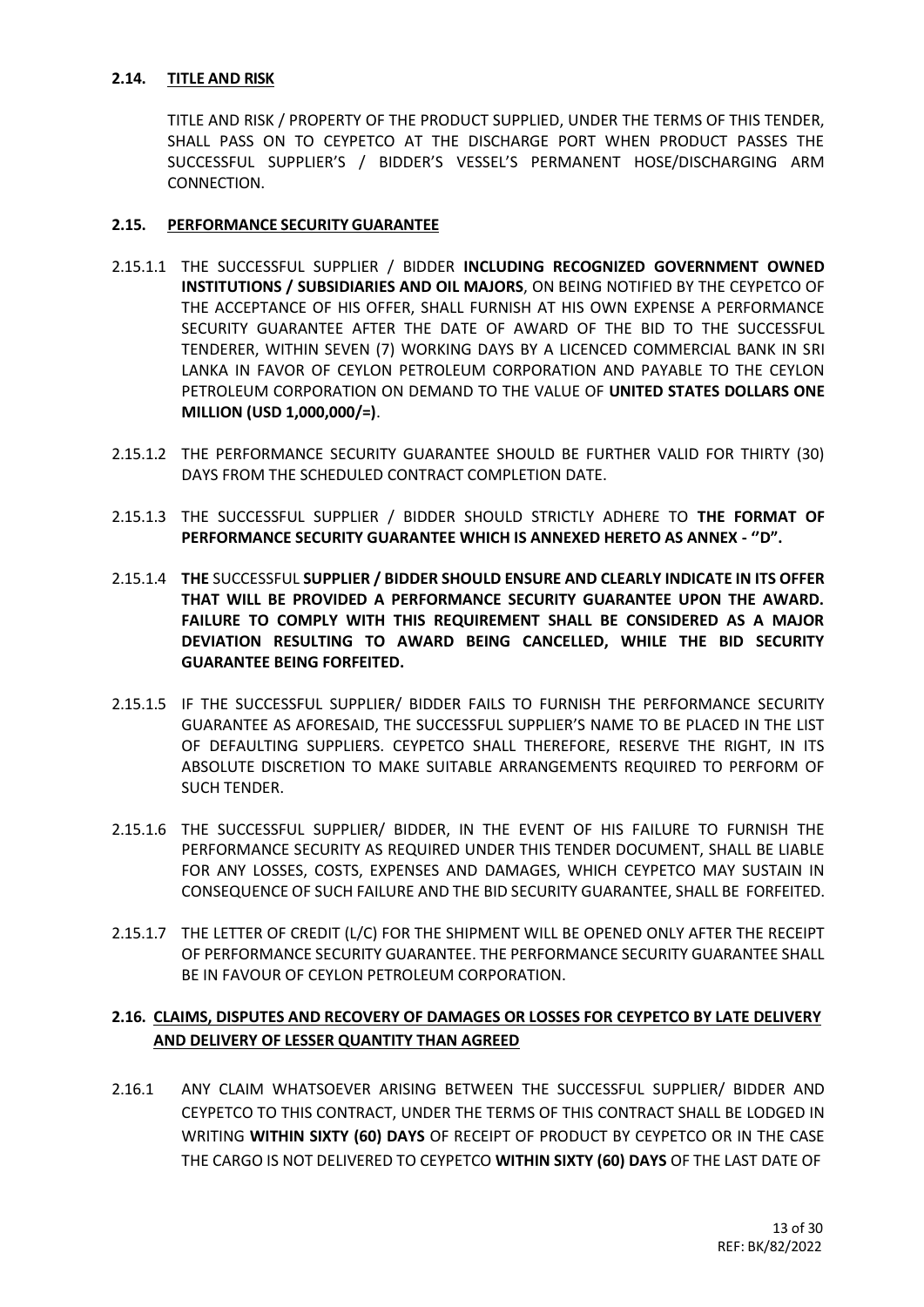TWO DAY DELIVERY LAYCAN AS NOTIFIED BY CEYPETCO. OTHERWISE ANY SUCH CLAIM SHALL BE DEEMED TO HAVE BEEN WAIVED.

- 2.16.2 EVERY ENDEAVOUR SHALL BE MADE TO SETTLE ANY DIFFERENCE OR DISPUTE BETWEEN CEYPETCO AND THE SUCCESSFUL SUPPLIER/ BIDDER ARISING FROM ANY TRANSACTION BY MUTUAL NEGOTIATIONS, FAILING WHICH SUCH DIFFERENCES OR DISPUTES SHALL BE SETTLED BY ARBITRATION.
- 2.16.3 THE VENUE OF ARBITRATION SHALL BE **COLOMBO, SRI LANKA**.
- 2.16.4 THE ARBITRATION SHALL FOLLOW UNITED NATIONS COMMISSION ON INTERNATIONAL TRADE LAW **(UNCITRAL**) PROCEDURES.
- 2.16.5 THE LANGUAGE OF ARBITRATION SHALL BE ENGLISH. THE ARBITRATION TRIBUNAL SHALL CONSIST OF THREE ARBITRATORS, ONE TO BE APPOINTED BY THE SUCCESSFUL SUPPLIER/ BIDDER, ONE BY CEYPETCO AND THE TWO ARBITRATORS THUS APPOINTED SHALL CHOOSE THE THIRD ARBITRATOR.
- **2.16.6** THIS TENDER SHALL BE GOVERNED BY AND CONSTRUED IN ACCORDANCE WITH THE **LAWS OF SRI LANKA EXCLUDING ANY CONFLICT OF LAWS AND RULES.**
- 2.16.7 ARBITRATION SHALL BE A CONDITION PRECEDENT TO THE INSTITUTION OF ANY LEGAL ACTION BY EITHER PARTY AGAINST THE OTHER.
- 2.16.8 THE SUCCESSFUL SUPPLIER/ BIDDER IS FULLY RESPONSIBLE TO DELIVER THE CARGO WITHIN THE AGREED UPON DELIVERY DATE /LAYCAN. FAILURE TO COMPLY WITH THE AGREED UPON DELIVERY DATE /LAYCAN WILL MAKE **THE SUCCESSFUL SUPPLIER/ BIDDER LIABLE FOR LIQUIDATED DAMAGES OF ZERO POINT ONE PERCENT (0.1%) OF THE DAP VALUE PER DAY FOR EACH DAY OF DELAY AFTER 2400 HRS. OF THE LAST DAY OF THE TWO DAY DELIVERY LAYCAN UNTIL VESSEL TENDER NOR AT DISCHARGE PORT AT COLOMBO. IF THE DELAY EXCEEDS SIX (6) DAYS AFTER THE LAST DATE OF THE AGREED DELIVERY LAYCAN WITHOUT OBTAINING PRIOR APPROVAL, CEYPETCO WILL RESERVE THE RIGHT TO TERMINATE THE CONTRACT.**
- 2.16.9 THE SUCCESSFUL SUPPLIER/ BIDDER IS FULLY RESPONSIBLE TO DELIVER THE AGREED QUANTITY OF CARGO UNDER THE SHIPMENT. IN THE EVENT OF FAILURE TO DELIVER THE AGREED QUANTITY BELOW MINUS FIVE PERCENT (-5%) (CONTRACTUAL QUANTITY VS. B/L QUANTITY), THE SUCCESSFUL SUPPLIER/ BIDDER WILL BE HELD LIABLE FOR THE PAYMENT OF DAMAGES OR LOSSES TO CEYPETCO AT THE RATE OF USD 10,000 PER EACH 1,000 MT OF SHORT LOADED QUANTITY OR PART THEREOF ON PRO-RATA BASIS.
- 2.16.10 IF THE BIDDER FAILS TO DELIVER ANY FULL SHIPMENT UNLESS AGREED FOR AN ALTERNATIVE, CEYPETCO WILL RESERVE THE RIGHT TO FORFEIT THE PERFORMANCE SECURITY GUARANTEE.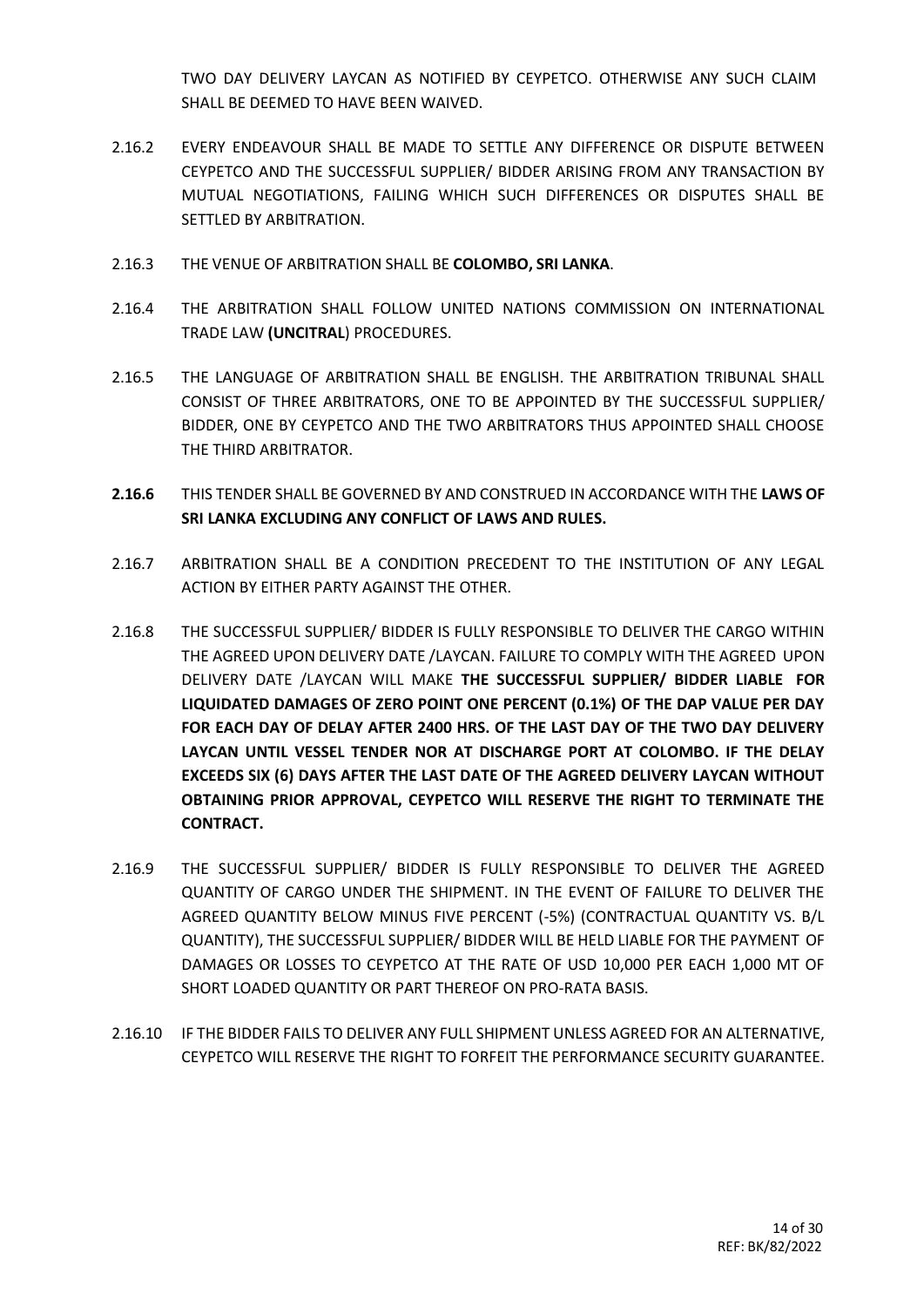#### **2.17. AWARD OF THE TENDER**

- 2.17.1 CEYPETCO RESERVES TO ITSELF THE RIGHT TO CANCEL THE TENDER OR TO REJECT ANY PART OF THE TENDER OR REJECT THE TENDER WITHOUT ASSIGNING ANY REASON WHATSOEVER. IN SUCH AN EVENT CEYPETCO SHALL NOT BE LIABLE TO ANY COMPENSATION OR DAMAGES ARISING THEREFROM.
- 2.17.2 SSCAPC RESERVES THE RIGHT TO DETERMINE THE SELECTION OF THE PAYMENT OPTION(S) [I.E. OPTION – 1 (PAYMENT IN THIRTY (30) DAYS)], OPTION – 2 (PAYMENT IN NINETY (90) DAYS)] & [OPTION – 3 (PAYMENT IN HUNDRED AND EIGHTY (180) DAYS], BY TAKING INTO CONSIDERATION OF THE DOMESTIC COST FACTORS AS PER THE **ANNEX – 'F'**.
- 2.17.3 IF DEEMED NECESSARY, SSACPC RESERVES THE RIGHT TO CONDUCT DUE DILIGENCE ON ANY SELECTED BIDDER.
- 2.17.4 WHERE THE TENDER IS AWARDED SUCH AWARD SHALL BE IN ACCORDANCE WITH THESE TERMS AND CONDITIONS NOTWITHSTANDING ANY VARIATION IN THE OFFER THEREFROM UNLESS EXPRESSLY AND SPECIFICALLY PROVIDED FOR OTHERWISE IN THE COMMUNICATION OF THE AWARD.
- 2.17.5 THE SUCCESSFUL SUPPLIER / BIDDER, ON THE RECEIPT OF THE AWARD, SHALL FORTHWITH ACKNOWLEDGE AND CONFIRM ACCEPTANCE OF SAME BY FAX/E-MAIL AND PROCEED TO TAKE ALL STEPS THAT ARE NECESSARY TO ENSURE PERFORMANCE IN ACCORDANCE WITH THE TERMS AND CONDITIONS OF THE TENDER.

#### **2.18. LAYTIME FOR DISCHARGE AT COLOMBO**

#### **2.18.1 LAYTIME FOR DISCHARGE AT DOLPHIN TANKER BERTH, COLOMBO**

LAYTIME FOR THE DISCHARGE OF TOTAL COMBINED CARGO OF OF **300,000 BBLS +/- 5% JET A-1**  AT DOLPHIN TANKER BERTH, COLOMBO SHALL BE **96 HRS.** AND THE COMMENCEMENT OF LAYTIME SHALL BE DETERMINED IN THE FOLLOWING MANNER.

- (A) NOR SHOULD BE TENDERED BETWEEN 0700 AND 1700 HRS OF THE TWO DAY DELIVERY LAYCAN. IF NOR IS TENDERED AFTER 1700 HRS, FOR ALL PURPOSES IT WILL BE CONSIDERED THAT NOR HAS BEEN TENDERED AT 0700 HRS ON THE FOLLOWING DAY AND LAYTIME SHALL COMMENCE 06 HRS THEREAFTER OR AT THE TIME OF BERTHING, WHICHEVER IS EARLIER.
- (B) IF NOR IS TENDERED BEFORE THE COMMENCEMENT OF THE TWO DAY DELIVERY LAYCAN, IT WILL BE CONSIDERED THAT NOR HAS BEEN TENDERED AT 0700 HRS ON THE FIRST DAY OF THE DELIVERY LAYCAN. LAYTIME SHALL IN SUCH CASE COMMENCE 06 HRS THEREAFTER OR AT THE TIME OF BERTHING, WHICHEVER IS EARLIER.
- (C) IF THE VESSEL IS BERTHED PRIOR TO THE TWO DAY DELIVERY LAYCAN, AT THE REQUEST OF THE SELLER LAYTIME SHALL COMMENCE AT 0700 HRS ON THE FIRST DAY OF THE DELIVERY LAYCAN.
- (D) IF NOR IS TENDERED AFTER 1700 HRS OF THE SECOND DAY OF THE TWO DAY DELIVERY LAYCAN AGREED UPON, FOR ALL PURPOSES IT WILL BE CONSIDERED THAT NOR HAS BEEN TENDERED AT 0700 HRS ON THE FOLLOWING DAY AND LAYTIME SHALL COMMENCE SIX (6) HRS THEREAFTER OR AT THE TIME OF MOORING, WHICHEVER IS EARLIER.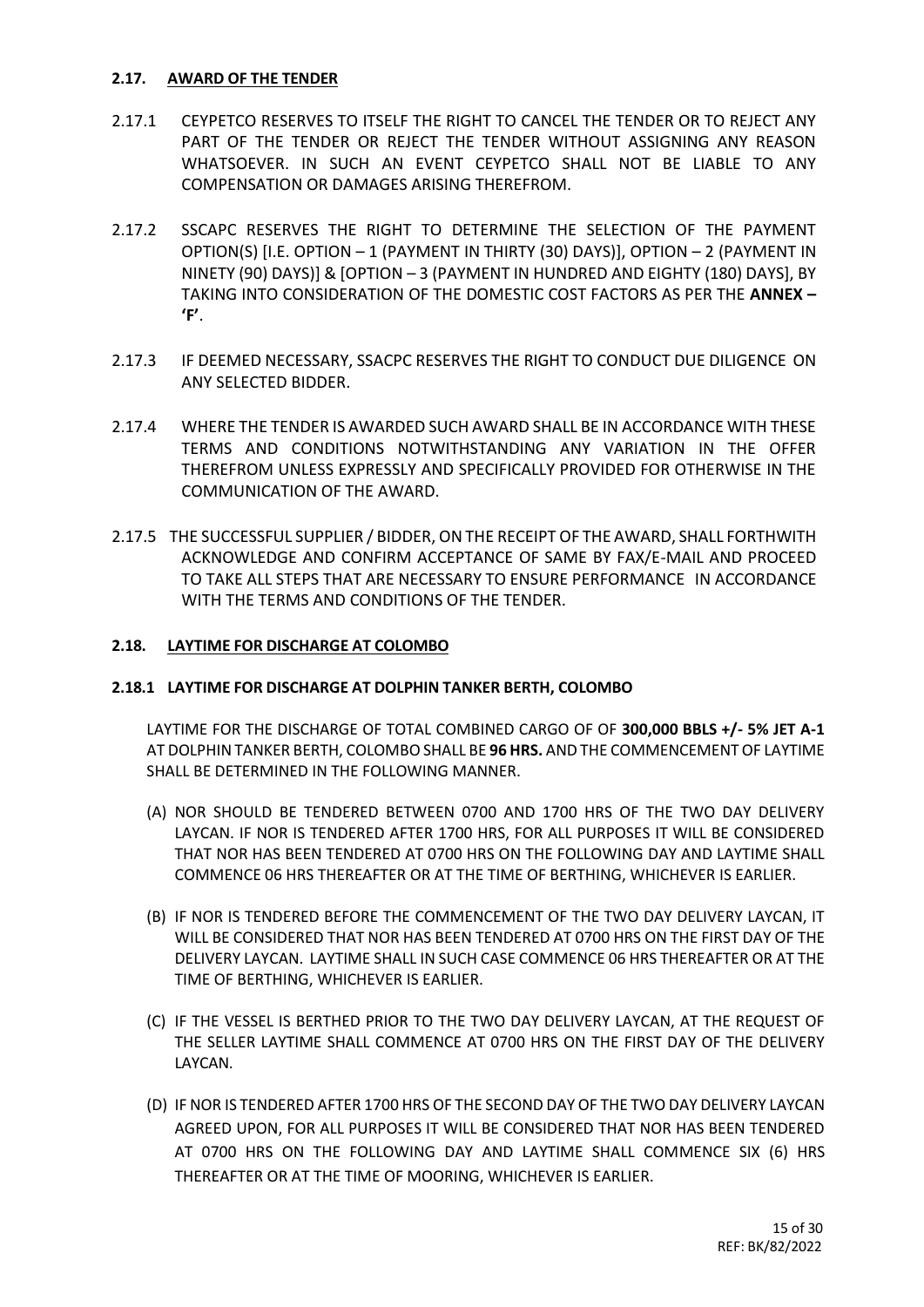(E) IF NOR IS TENDERED AFTER THE SECOND DAY OF THE DELIVERY LAYCAN AGREED UPON, LAYTIME SHALL COMMENCE AT THE TIME OF BERTHING SUBJECT TO THE CONDITION THAT THE LAYTIME SHALL CEASED TO COUNT IF THE VESSEL SHALL BE UN-BERTHED TO ALLOW BERTHING OF OTHER VESSELS ARRIVING ON AGREED DELIVERY LAYCAN OR BERTHING OF OTHER VESSELS ON PRODUCT AVAILABILITY BASIS OF THE COUNTRY. UNDER THESE CIRCUMSTANCES, THE ACTUAL TIME UTILIZED BY THE VESSEL AT THE BERTH SHALL ONLY BE CONSIDERED AS USED LAYTIME.

#### **2.19. NOTICE OF ARRIVAL AT COLOMBO**

MASTER OF VESSEL SHOULD ADVISE ESTIMATED TIME OF ARRIVAL (ETA) AT COLOMBO 3/2/1 DAYS IN ADVANCE TO THE COMMERCIAL MANAGER, CEYLON PETROLEUM CORPORATION TEL NOS. +94-11-5664649 FAX NO.94-11-5455406/5455400E-MAIL: [cm@ceypetco.gov.lk,](mailto:cm@ceypetco.gov.lk) [commercial@ceypetco.gov.lk,](mailto:commercial@ceypetco.gov.lk) THE MANAGER (SHIPPING) CEYLON PETROLEUM CORPORATION TEL NO. +94-11-5455300 FAX NOS. +94-11-5455407 E-MAIL: [shipping@ceypetco.gov.lk,](mailto:shipping@ceypetco.gov.lk) THE DEPUTY MANAGER (OPERATIONS), CEYLON PETROLEUM CORPORATION FAX NO. +94-11- 5455432 E-MAIL: [menakaj@ceypetco.gov.lk,](mailto:menakaj@ceypetco.gov.lk) THE MANAGER (OPERATIONS) AT OIL FACILITIES OFFICE, CPSTL, COLOMBO TEL NO. 94-11-2422388/FAX 94-11-2434273, THE OPERATIONS MANAGER (BULK MOVEMENTS AND BULK PRODUCTS), CPSTL, COLOMBO TELE/FAX NO. +94- 11-2572324 AND THE MANAGER (OPERATIONS), MUTHURAJAWELA TELE NO. +94-11-5769519 FAX NO. +94-11-5353352 VIA VESSEL AGENT AT COLOMBO.

#### **2.20. VESSEL REQUIREMENTS**

#### **2.20.1 REQUIREMENTS OF TANKERS FOR DISCHARGING OF PRODUCT VIA DOLPHIN TANKER BERTH, COLOMBO**

VESSEL NOMINATED

2.20.1.1 SHOULD MEET FOLLOWING COLOMBO PORT RESTRICTION:

| TYPE OF HULL                                 |                          | <b>DOUBLE HULL</b> |
|----------------------------------------------|--------------------------|--------------------|
| SDWT                                         |                          | 60,000 MT MAX.     |
| LOA                                          | $\overline{\phantom{a}}$ | 210 METERS MAX.    |
| BEAM                                         | $\overline{\phantom{a}}$ | 32.2 METERS MAX.   |
| DRAFT                                        | $\overline{\phantom{a}}$ | 11.8 METERS MAX.   |
| DISTANCE FROM SEA LEVEL TO CENTRE MANIFOLD - |                          | 14 METERS MAX.     |
| <b>MANIFOLD SIZE</b>                         |                          | 6" DIAMETER        |
| <b>MANIFOLD TYPE</b>                         |                          | ANSI 150 CLASS     |
| ARRIVAL MANIFOLD HEIGHT FROM SEA LEVEL       | $\sim$ 10 $\pm$          | 11.5 METERS MAX.   |
|                                              |                          |                    |

- 2.20.1.2 SHALL NOT EXCEED 20 YEARS OF AGE. UNDER NO CIRCUMSTANCES VESSELS OVER 20 YEARS OF AGE WILL BE ACCEPTED. ACCEPTABLE CAP RATING OF THE VESSEL IS **0 OR 1** FOR HULL AND MACHINERY.
- 2.20.1.3 SHOULD BE A CLEAN TANKER WHICH HAS CARRIED CLEAN PETROLEUM PRODUCTS ON THE LAST THREE VOYAGES. (OBO CARRIERS ARE NOT ACCEPTABLE).
- 2.20.1.4 SHOULD BE CAPABLE OF DISCHARGING A CARGO OF JET A-1 SIMULTANEOUSLY THROUGH TWO ADJOINING MANIFOLDS AT A MINIMUM DISCHARGING RATE OF 270 M<sup>3</sup> PER HOUR AND 400 M<sup>3</sup> PER HOUR THROUGH TWO LINES OF 10 INCH AND 12 INCH DIAMETER RESPECTIVELY WHILE MAINTAINING PRESSURE AT VESSEL'S MANIFOLDS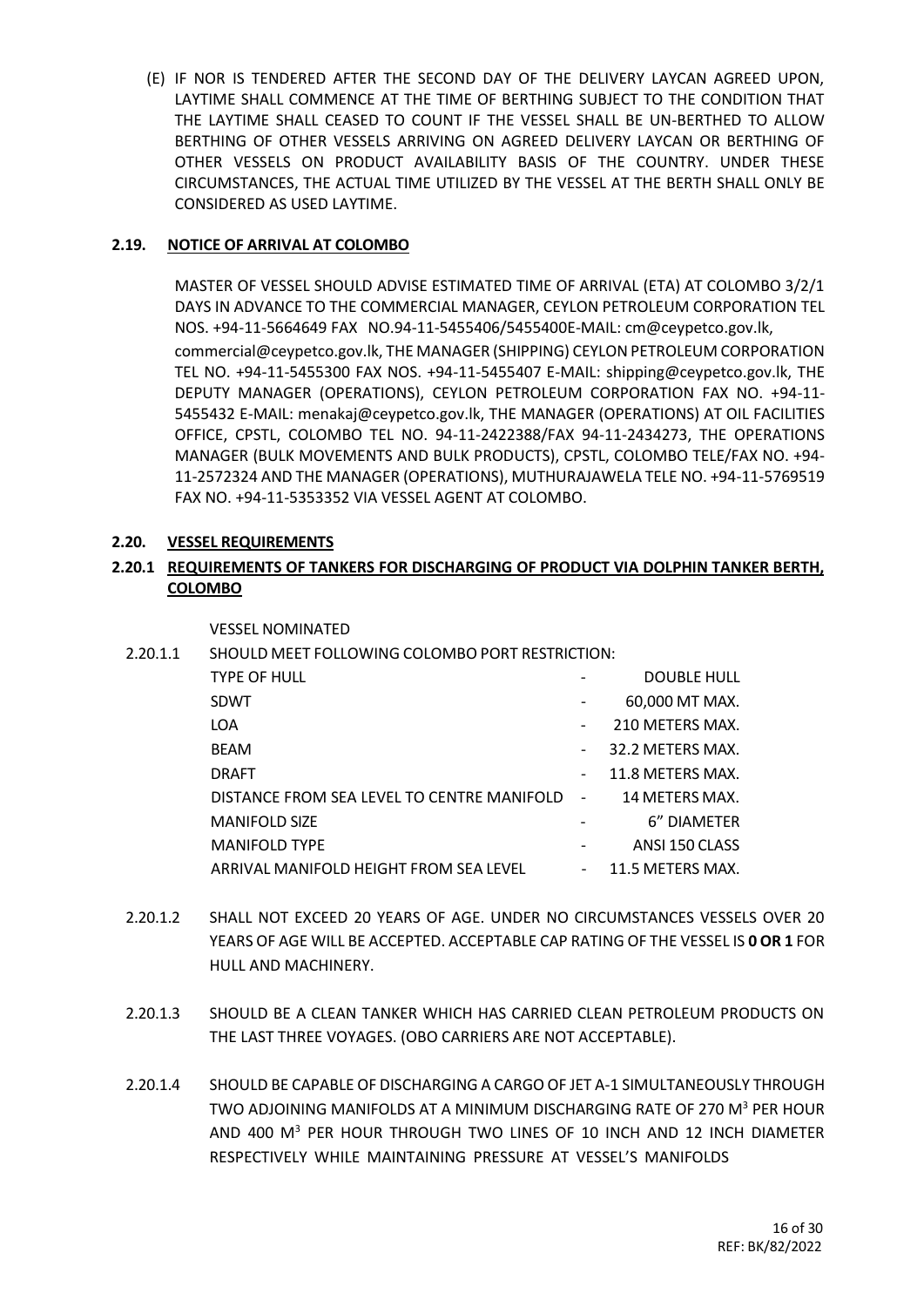FROM 10.0 TO 12.5 KG/CM<sup>2</sup>. TWO NUMBERS MANIFOLD CONNECTIONS WILL BE PROVIDED FOR THE DISCHARGE OF PRODUCTS SIMULTANEOUSLY THROUGH TWO NUMBERS 6 INCH LOADING / DISCHARGING ARMS.

- 2.20.1.5 SHOULD BE CAPABLE OF FLUSHING THE 10 INCH OR 12 INCH, 7,000 METER LENGTH, DISCHARGE LINE WITH MINIMUM OF 5.0 KG/CM² PRESSURE AT MANIFOLD, WITH SEA WATER ABOUT FOUR HOURS EACH BEFORE COMMENCEMENT AND AFTER COMPLETION OF DISCHARGE OF EACH PRODUCT.
- 2.20.1.6 SHOULD BE EQUIPPED WITH DOUBLE VALVE SEGREGATION WHICH WILL HAVE TO BE CONFIRMED BY THE INDEPENDENT INSPECTORS.
- 2.20.1.7 AVAILABILITY OF CONTINUOUS PRESSURE MONITORING AND RECORDING / REPORTING FACILITIES SHALL BE PREFERRED.
- 2.20.1.8 SHOULD HAVE ALL VALID CERTIFICATES REQUIRED UNDER THE INTERNATIONAL AND NATIONAL RULES AND REGULATIONS APPLICABLE AND SHOULD BE ISM CODE CERTIFIED OR WHOSE OWNERS OR OPERATORS SHOULD HOLD AN ISM CODE DOCUMENT OF COMPLIANCE.
- 2.20.1.9 SHOULD HAVE CARGO TANKS/ PIPE LINES/ PUMPS/ STRAINERS CLEAN AND DRY PRIOR TO COMMENCEMENT OF LOADING.
- 2.20.1.10 A DOCUMENT FROM VESSEL OWNERS CONFIRMING THAT THE VESSEL COMPLIES WITH ALL THE ABOVE REQUIREMENTS FROM SUB CLAUSE 1 TO SUB CLAUSE 14 AND THE LATEST UPDATED QUESTIONNAIRE 88 SHOULD BE FURNISHED AT THE TIME OF VESSEL NOMINATION.
- 2.20.1.11 IN THE EVENT OF A DELAY IN DISCHARGING THE CARGO AT COLOMBO DUE TO VESSEL'S NON-COMPLIANCE WITH THE ABOVE REQUIREMENTS FROM SUB CLAUSE 1 TO SUB CLAUSE 14 THE SUCCESSFUL SUPPLIER / BIDDER WILL BE HELD LIABLE FOR PAYMENT OF MAXIMUM OF USD 60,000 TO CEYPETCO.
- 2.20.1.12 ACCOMMODATION/MEALS

(a) FOLLOWING PERSONNEL WOULD STAY ON BOARD THROUGHOUT THE PERIOD OF TANKER MADE FAST AT DOLPHIN TANKER BERTH.

- (b)TWO LOADING MASTERS
- (c) ONE SAMPLE COLLECTOR (CREW)
- (d)ONE INDEPENDENT INSPECTOR (JUNIOR OFFICER)
- (e) ONE INTERNAL AUDITOR FROM CPSTL
- (A) PROPER ACCOMMODATION ON OFFICERS' DECK SHOULD BE ARRANGED FOR LOADING MASTERS AND INDEPENDENT INSPECTORS.
- (B) MEALS FOR LOADING MASTERS AND INDEPENDENT INSPECTORS SHOULD BE SERVED IN OFFICERS' DINING SALOON.
- 2.20.1.13 THERE SHALL BE NO INSPECTION / SURVEY ON BOARD WHILE DISCHARGING.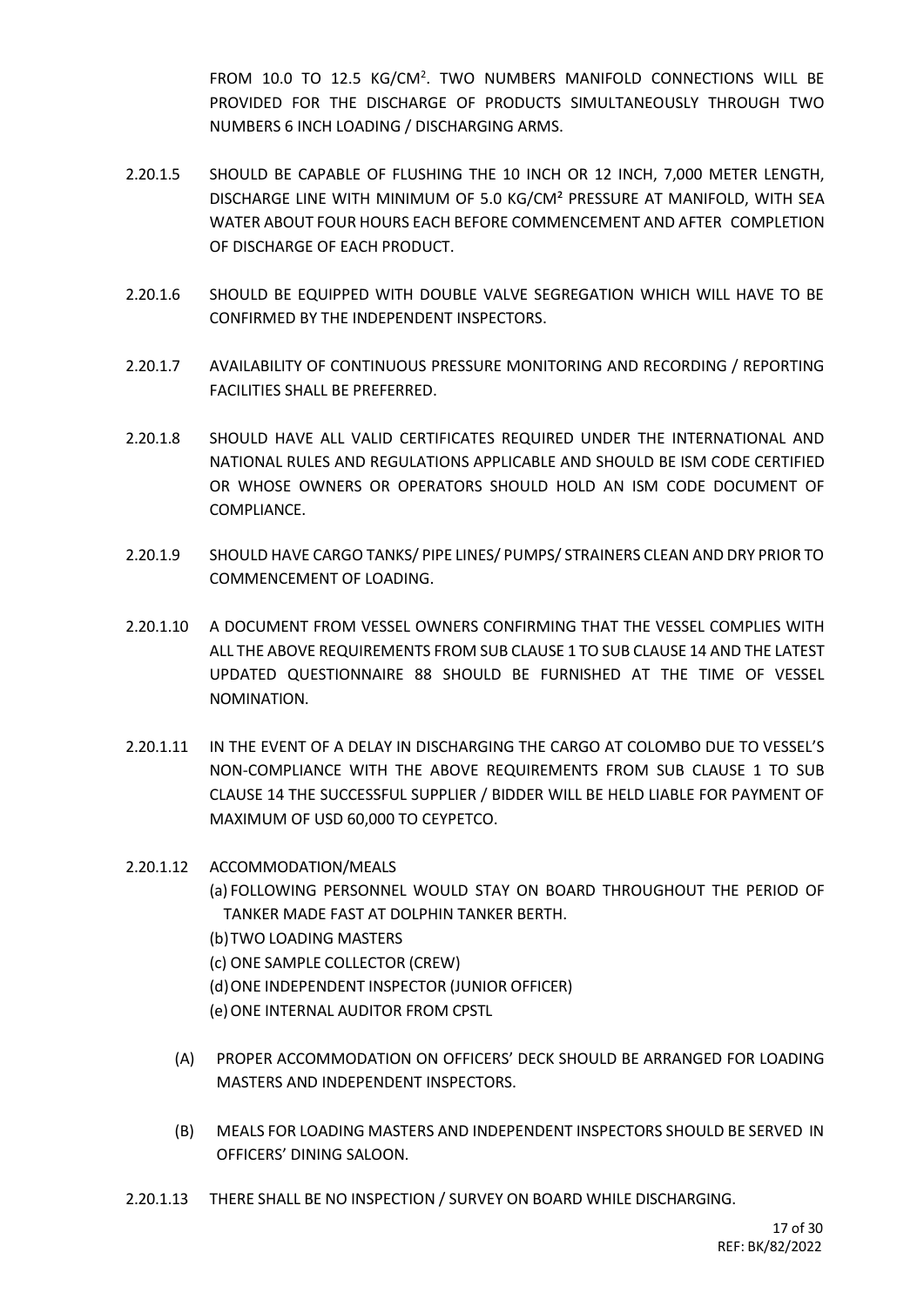2.20.1.14 AFTER ACCEPTANCE OF THE NOMINATED VESSEL BY CEYPETCO, A CERTIFIED COPY OF THE APPLICABLE CHARTER PARTY OR A CERTIFIED COPY OF THE SIGNED FIXTURE NOTE / FIXTURE RECAP INCLUDING THE RATE OF DEMURRAGE SHALL BE SUBMITTED BY THE SUCCESSFUL SUPPLIER/ BIDDER.

#### 2.20.1.15 LINE FLUSHING AT DOLPHIN TANKER BERTH, COLOMBO

THE VESSEL NOMINATED BY THE SELLER SHOULD BE CAPABLE OF FLUSHING THE 10 INCH OR 12 INCH, 7,000 METER LENGTH, DISCHARGE LINE WITH MINIMUM OF 5.0 KG/CM<sup>2</sup> PRESSURE AT MANIFOLD, WITH SEA WATER ABOUT FOUR HOURS EACH BEFORE COMMENCEMENT AND AFTER COMPLETION OF DISCHARGE OF EACH PRODUCT ACCORDING TO THE FOLLOWING SEQUENCE,

- (A) ON ARRIVAL BEFORE DISCHARGING, VESSEL SHALL FLUSH THE DISCHARGE LINE WITH SEA WATER FOR FOUR HOURS.
- (B) THEN COMMENCE DISCHARGING JET A-1.
- (C) ON COMPLETION OF DISCHARGING JET A-1, DISCHARGE LINE WILL BE ONCE AGAIN FLUSHED WITH SEA WATER FOR ABOUT FOUR (4) HOURS.

#### **2.21. DEMURRAGE**

- 2.21.1 ALL CLAIMS FOR DEMURRAGE SHALL BE ACCOMPANIED BY THE RESPECTIVE CHARTER PARTY OR A CERTIFIED COPY OF THE SIGNED FIXTURE NOTE / FIXTURE RECAP. CEYPETCO SHALL NOT BE BOUND BY THE TERMS AND CONDITIONS OF THE CHARTER PARTY OR A CERTIFIED COPY OF THE SIGNED FIXTURE NOTE / FIXTURE RECAP EXCEPT TO THE EXTENT SUCH TERMS AND CONDITIONS HAVE BEEN COMMUNICATED TO CEYPETCO AND EXPRESSLY AGREED TO BY CEYPETCO IN WRITING.
- 2.21.2 IN CASE OF VESSEL ARRIVING OUTSIDE LAYCAN AGREED UPON, LAYTIME TO START COUNTING FROM THE TIME OF BERTHING AS PER **SUB CLAUSE 2.18.1. (E).**
- 2.21.3 IF THE TOTAL LAYTIME TO COMPLETE THE ENTIRE CARGO DISCHARGE EXCEEDS THE LAYTIME ALLOWED AS PER **CLAUSE 2.18,** CEYPETCO WILL BE LIABLE TO PAY THE DEMURRAGE TO THE SUCCESSFUL SUPPLIER / BIDDER.
- 2.21.4 HOWEVER IN THE EVENT THE SUCCESSFUL SUPPLIER'S / BIDDER'S VESSEL ARRIVES LATE AND IS BERTHED ON ARRIVAL WHICH AFFECTS BERTHING OF VESSEL OR VESSELS WHICH ARE ARRIVING ON SCHEDULE, THEN THE SUCCESSFUL SUPPLIER'S / BIDDER'S VESSEL WILL BE UN-BERTHED (WAITING TIME SHALL NOT BE COUNTED AS USED LAYTIME) TO ACCOMMODATE THE VESSEL OR VESSELS ARRIVING ON SCHEDULE OR CONTINUE TO DISCHARGE THE CARGO OF SUCCESSFUL SUPPLIER'S / BIDDER'S VESSEL PROVIDED THAT THE SUCCESSFUL SUPPLIER / BIDDER SHALL AGREE TO BEAR THE DEMURRAGE ON THE SUBSEQUENT THREE VESSELS THAT ARRIVE ON SCHEDULE AND GETS DELAYED DUE TO PRESENCE OF SUCCESSFUL SUPPLIER'S / BIDDER'S VESSEL ON BERTH. LIABILITY FOR DEMURRAGES ON SUBSEQUENT VESSELS MENTIONED HERE IN ARE IN ADDITION TO THE RECOVERY OF DAMAGES OR LOSSES FOR CEYPETCO CHARGED UNDER **CLAUSE 2.16. (CLAIMS, DISPUTES AND RECOVERY OF DAMAGES OR LOSSES FOR CEYPETCO BY LATE DELIVERY AND DELIVERY OF LESSER QUANTITY THAN AGREED).**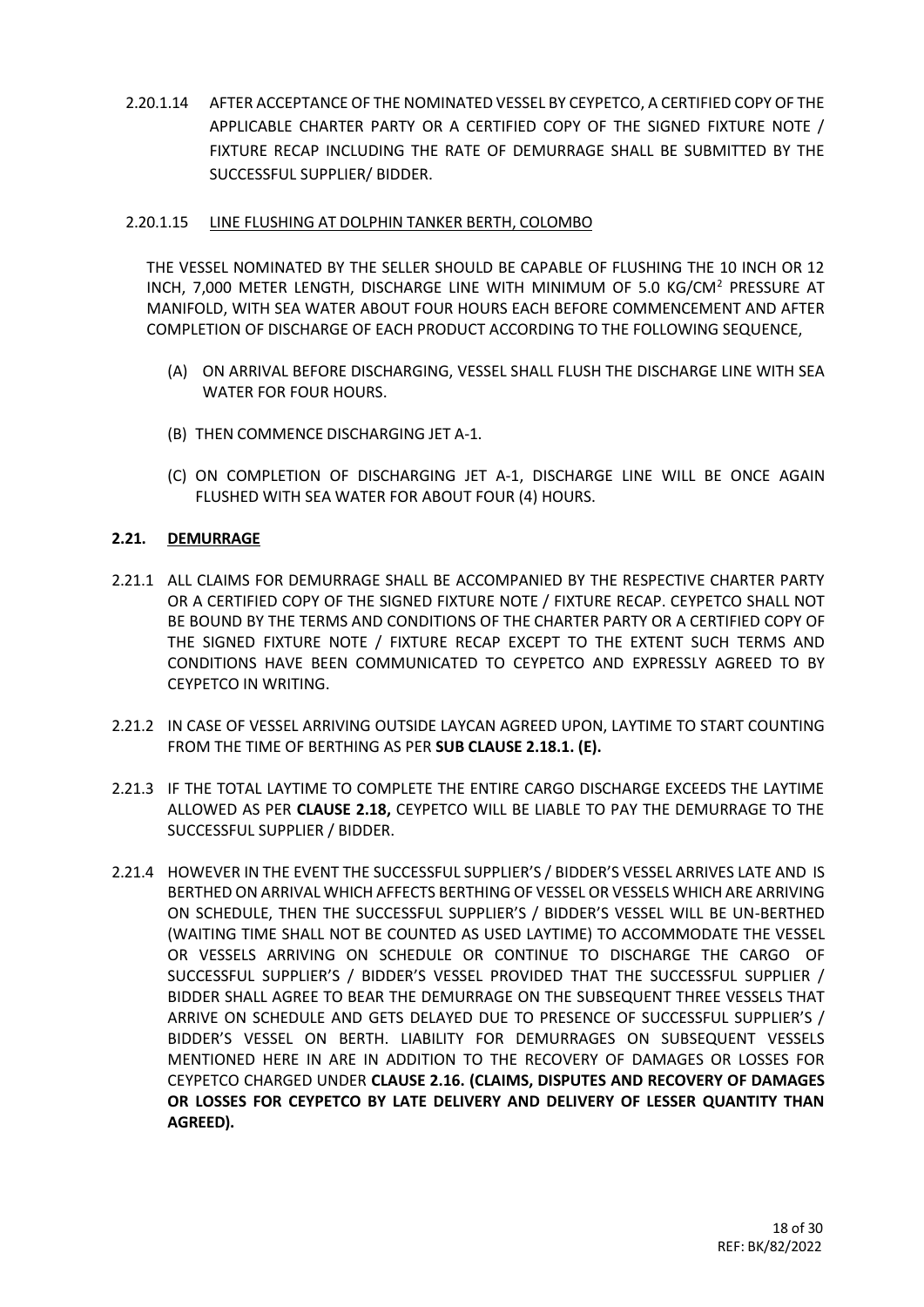MOREOVER THE CEYPETCO RESERVES THE RIGHT TO BERTH THE VESSEL ONLY ON PIER AVAILABILITY BASIS AND BASED ON THE REQUIREMENT FOR THE PRODUCTS IN THE COUNTRY. FURTHERMORE **CEYPETCO SHALL NOT BE RESPONSIBLE FOR ANY DEMURRAGES INCURRED BY THE SUPPLIER'S VESSEL ARRIVING OUTSIDE THE CONTRACTUAL LAYCAN.** CEYPETCO SHALL TAKE EVERY ENDEAVOUR TO MINIMIZE THE OVERALL COMMERCIAL LOSS TO ALL PARTIES.

IN THE EVENT THE SUCCESSFUL SUPPLIER / BIDDER DOES NOT AGREE TO BEAR THE SUBSEQUENT DEMURRAGES (IF INCURRED) AND IN THE EVENT IF THE SUBJECT VESSEL COULD NOT COMPLETE THE DISCHARGING BEFORE THE ARRIVAL OF SUBSEQUENT VESSEL/S, CEYPETCO RESERVES THE RIGHT TO REMOVE THE SUBJECT VESSEL FROM THE BERTH IN ORDER TO ACCOMMODATE THE SUBSEQUENT VESSEL/S OF OTHER SUPPLIERS. IN SUCH A CASE, THE SUBJECT VESSEL WILL BE REBIRTHED ONLY AFTER THE COMPLETION OF THE DISCHARGING OF THE SUBSEQUENT VESSEL/S AND/OR ON THE PIER AVAILABILITY BASIS.

IN ANY CIRCUMSTANCES, CEYPETCO REQUIRES TO UNLOAD THE PRODUCT ON BOARD THE VESSEL AS PER THE PRODUCT REQUIREMENT TO ENSURE THE ENERGY SECURITY OF THE COUNTRY, CEYPETCO COMPELS TO DISCHARGE THE MINIMUM REQUIREMENT OF THE CARGO ON BOARD THE SUBJECT VESSEL AND ALL COST INVOLVEMENTS IN THIS EVENT SUCH AS DEMURRAGES OF THE SUBSEQUENT THREE VESSELS, COMMERCIAL LOSSES (IF ANY) SHALL BE BORNE BY THE SUCCESSFUL SUPPLIER / BIDDER.

- 2.21.5 DEMURRAGE RATE OF THE NOMINATED VESSEL SHALL BE DECLARED BY THE SUCCESSFUL SUPPLIER / BIDDER AT THE TIME OF VESSEL NOMINATION FOR THE CARGO.
- 2.21.6 AFTER ACCEPTANCE OF THE NOMINATED VESSEL BY CEYPETCO, A CERTIFIED COPY OF THE APPLICABLE CHARTER PARTY OR A CERTIFIED COPY OF THE SIGNED FIXTURE NOTE / FIXTURE RECAP INCLUDING THE RATE OF DEMURRAGE SHALL BE SUBMITTED BY THE SUCCESSFUL SUPPLIER/ BIDDER TO THE CEYPETCO.

#### **2.22. FORCE MAJEURE**

THE SUCCESSFUL SUPPLIER/ BIDDER OR THE CEYPETCO SHALL NOT BE LIABLE FOR ANY LOSS, CLAIM OR DEMANDS OF ANY NATURE WHATSOEVER, OR BE DEEMED TO BE IN A BREACH OF THIS AGREEMENT BECAUSE OF ANY DELAYS OR FAILURE IN OBSERVING OR PERFORMING ANY OF THE CONDITIONS OR PROVISIONS HEREOF IF SUCH DELAY OR FAILURE WAS CAUSED BY OR AROSE OUT OF ANY CIRCUMSTANCES WHATSOEVER BEYOND THE SUCCESSFUL SUPPLIER'S/ BIDDER'S OR CEYPETCO'S CONTROL INCLUDING (BUT WITHOUT LIMITING THE GENERALITY OF THE FOREGOING) DECLARED OR UNDECLARED WAR, SABOTAGE, BLOCKADE, PIRACY OR PIRATICAL SEIZURE OF VESSEL, REVOLUTION, POLICE ACTION, RIOT OR DISORDER, EMBARGO OR TRADE RESTRICTION OF ANY SORT GOVERNMENT OR QUASI GOVERNMENT ACTION, ACT OF GOD, FIRE, FLOOD, EARTHQUAKE, STORM, TIDE OR TIDAL WAVE, EXPLOSION, ACCIDENT, RADIATION, STRIKE, LOCKOUT OR OTHER LABOUR DISPUTE.

#### **2.23. OTHER REQUIREMENTS**

THIS BID SHALL BE GOVERNED BY THE TERMS & CONDITIONS OF TRADE FOR TENDERERS REGISTERED WITH THE COMMERCIAL FUNCTION OF CEYPETCO.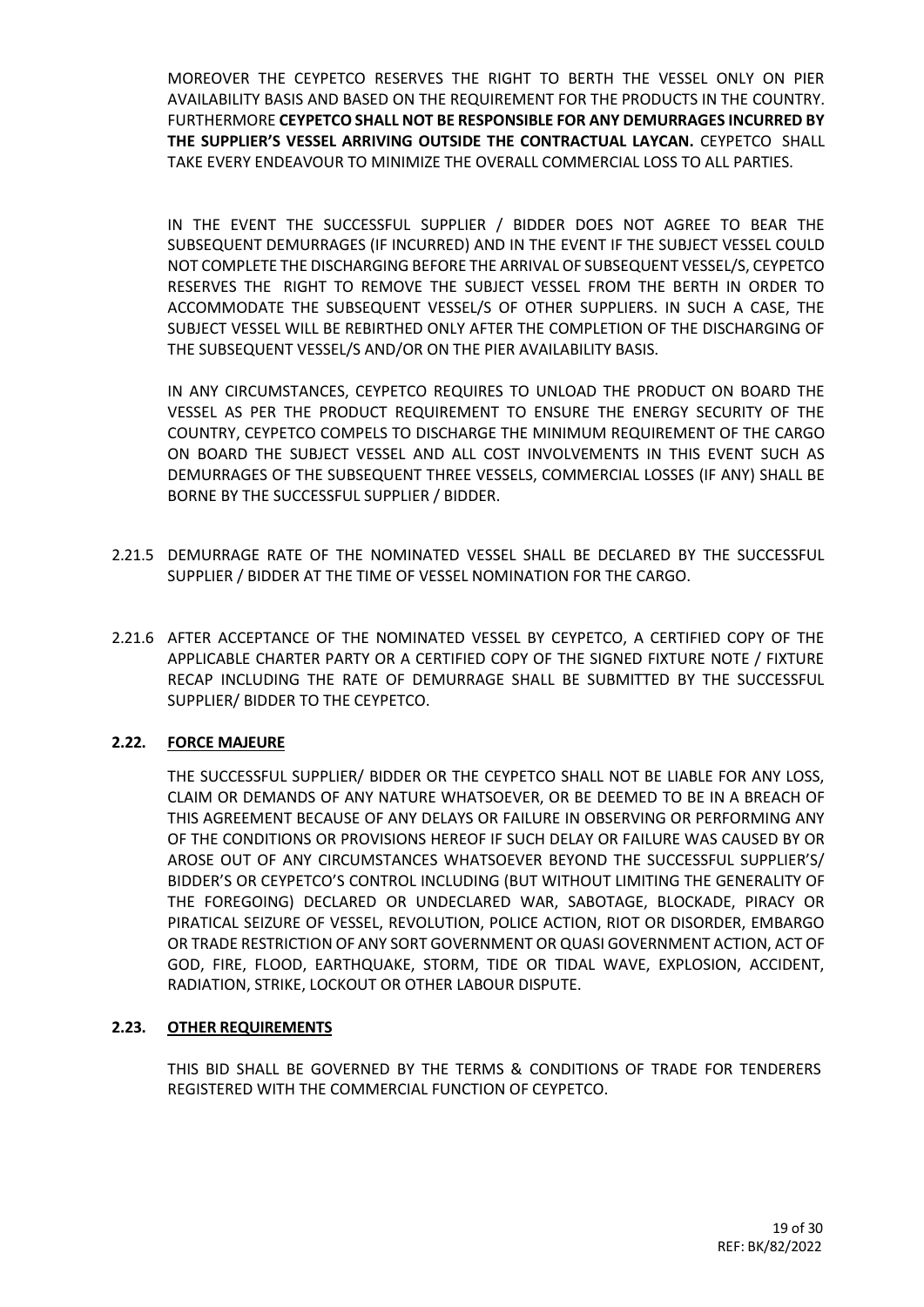#### **2.24. SUBMISSION OF BIDS**

- 2.24.1 IT IS MANDATORY TO SUBMIT THE FOLLOWING DOCUMENTS ALONG WITH THE BID WHICH SHALL BE PROPERLY SEALED/STAMPED AND INITIALED BY THE AUTHORIZED PERSON OR PERSONS SIGNING THE BID IN EACH PAGE;
	- 2.24.1.1. FORM OF BID (ANNEX 'E') DULY COMPLETED AND SIGNED BY THE BIDDER
	- 2.24.1.2. DULY FILLED ANNEX 'C-1' FOR JET A-1
	- 2.24.1.3. BID SECURITY GUARANTEE (ANNEX 'A', SPECIMEN FORM ATTACHED)
	- 2.24.1.4. A BOARD RESOLUTION AUTHORIZING THE PERSON WHO SIGNS THE BID OR A DOCUMENTED DECISION OF THE PARTNERS IN A PARTNERSHIP AS THE CASE MAY BE.
	- 2.24.1.5. A LETTER OF AUTHORIZATION ENABLING THE LOCAL AGENT TO SUBMIT THE BID IN THE EVENT THE BIDS ARE SUBMITTED THROUGH THE LOCAL AGENTS.
- 2.24.2. BIDDER SHALL SUBMIT BID AS PER THE SPECIFIED "FORM OF BID" GIVEN IN ANNEX 'E' OF THIS TENDER DOCUMENT AND SHALL STATE THE COMPLIANCE TO THE TENDER TERMS & CONDITIONS LISTED THEREIN. FURTHERMORE, BIDDER SHALL STATE THE COMPLIANCE TO THE SPECIFICATIONS IN FILLED ANNEX – 'C-1' FOR JET A-1.
- 2.24.3. A "DUPLICATE" OF THE BID, WHICH CONTAINS ONE SET OF COPIES OF ALL THE ORIGINAL DOCUMENTS OF THE "ORIGINAL" BID SHALL ALSO BE SUBMITTED. THE "ORIGINAL" AND THE "DUPLICATE" OF THE BIDS SHALL BE SEALED IN SEPARATE ENVELOPES, DULY MARKING THE ENVELOPES AS "ORIGINAL" AND "DUPLICATE" AND SHALL BE MARKED **REF: BK/82/2022** ON EACH ENVELOPES. THE ENVELOPES SHALL THEN BE SEALED IN AN OUTER ENVELOPE AND SHALL BE MARKED **REF: BK/82/2022**.
- 2.24.4. ANY FORM OF ALTERNATIVE BIDS ALONG WITH THE ORIGINAL BID SHALL NOT BE PERMITTED. IN THE EVENT IF ALTERNATIVE BIDS HAVE BEEN SUBMITTED BY THE BIDDER, THE SECOND AND SUBSEQUENT ALTERNATIVE BIDS SHALL BE REJECTED. IF THE BIDDER HAS SUBMITTED ORIGINAL BID AND ALTERNATIVE BIDS USING THE SAME FORM OF BID AND BID SECURITY GUARANTEE, SSCAPC RESERVES THE RIGHT TO REJECT ALL BIDS SUBMITTED BY THE BIDDER.
- 2.24.5. SUBMISSION OF BIDS BY FAX OR EMAIL IS NOT ENTERTAINED.
- 2.24.6. BIDDER SHALL SUBMIT A DETAILED BID COVERING AND CONFIRMING THAT BIDDER WILL AGREE TO AND ABIDE BY THE ABOVE REQUIREMENTS/TERMS AND CONDITIONS OF TENDER.
- 2.24.7. THE ENVELOPE SEALED AS ABOVE AND ADDRESSED TO THE CHAIRMAN, SPECIAL STANDING CABINET APPOINTED PROCUREMENT COMMITTEE (SSCAPC), 3RD FLOOR, CEYLON PETROLEUM CORPORATION, NO. 609, DR. DANISTER DE SILVA MAWATHA, COLOMBO 09, SRI LANKA SHOULD BE DEPOSITED IN THE TENDER BOX KEPT AT THE AFORESAID ADDRESS **BEFORE 1200 HRS, SRI LANKA TIME ON 18TH MAY 2022.**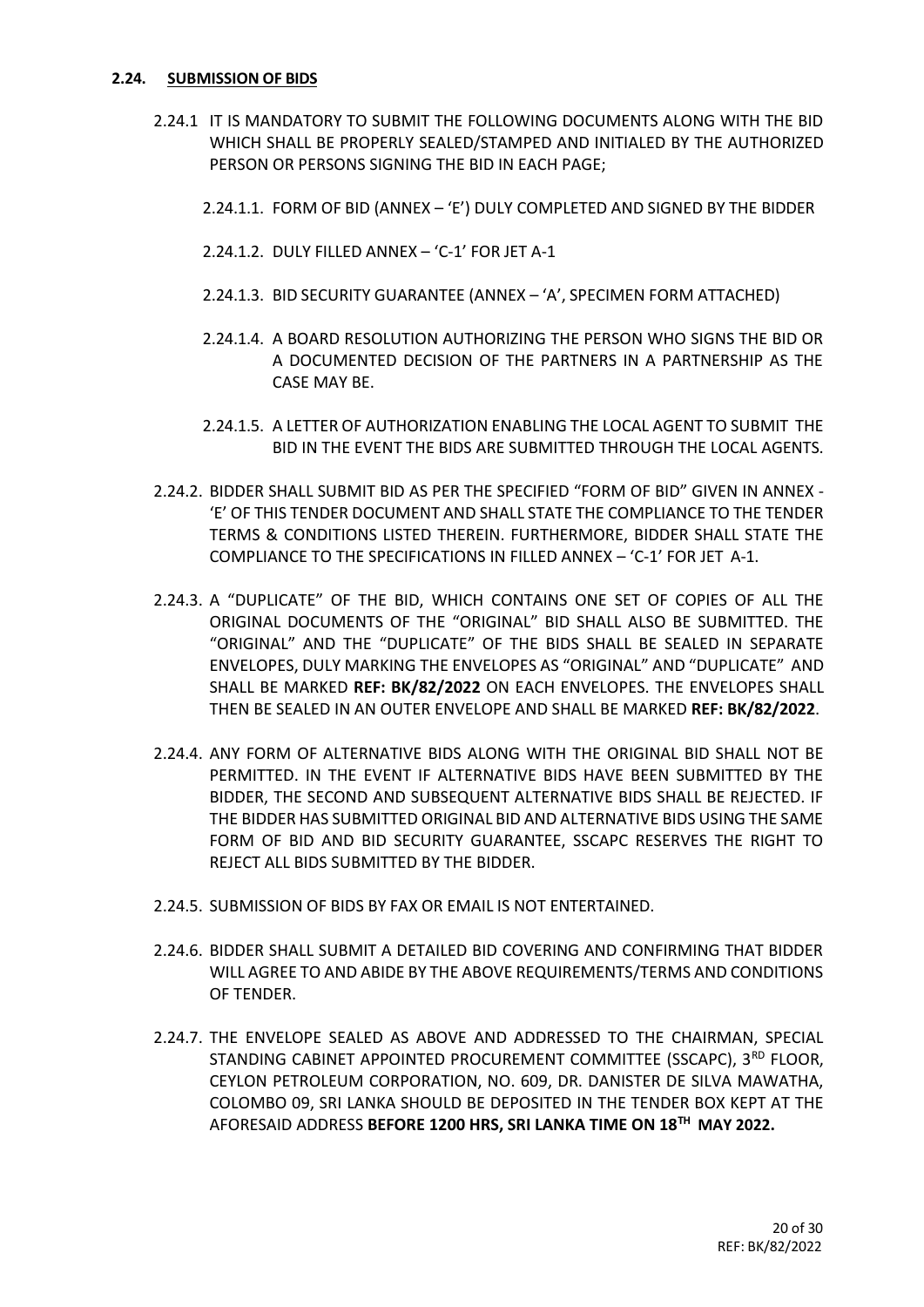2.24.8. BIDDERS ARE REQUESTED TO INDICATE AUTHORIZED SIGNATURE ON EACH PAGE OF OFFERS. THE OFFICER WHO SIGNS THE BIDS (AUTHORIZED OFFICER) SHOULD HAVE PROPER AUTHORITY FROM THE RESPECTIVE BIDDER OR THE PRINCIPAL FOR SIGNING ALL DOCUMENTS RELATED TO THE BID. THE AUTHORIZATION SHALL BE FOR THE PARTICULAR BID OR FOR A DEFINITE PERIOD COVERING THE DATE OF SIGNING THE BID.

#### **2.25. VALIDITY OF THE OFFER**

OFFERS CLOSE AT **1200 HRS, SRI LANKA TIME ON 18TH MAY 2022** AND SHOULD BE HELD VALID FOR **SEVENTY TWO (72) HRS THEREFROM**.

#### **NOTE**

- **I. BIDDERS ARE REQUESTED TO INDICATE AUTHORISED SIGNATURE ON EACH PAGE OF OFFERS.**
- **II. WHEN OFFERS ARE SUBMITTED THROUGH THE BIDDER'S LOCAL REPRESENTATIVES, BIDDERS ARE REQUESTED TO SUBMIT A LETTER FROM THE PRINCIPALS THAT THEIR LOCAL AGENT/REPRESENTATIVE IS AUTHORISED TO SUBMIT THE OFFER ON BEHALF OF THEM.**
- **III. PLEASE ALSO NOTE THAT ONLY THOSE WHO HAVE SUBMITTED OFFERS (OR THEIR LOCAL AGENTS) COULD BE PRESENT AT THE TIME OF OPENING OF TENDERS. NO LOCAL AGENT IS PERMITTED TO BRING MOBILE PHONES.**

COMMERCIAL MANAGER/CEYPETCO/CE/0090 29TH APRIL 2022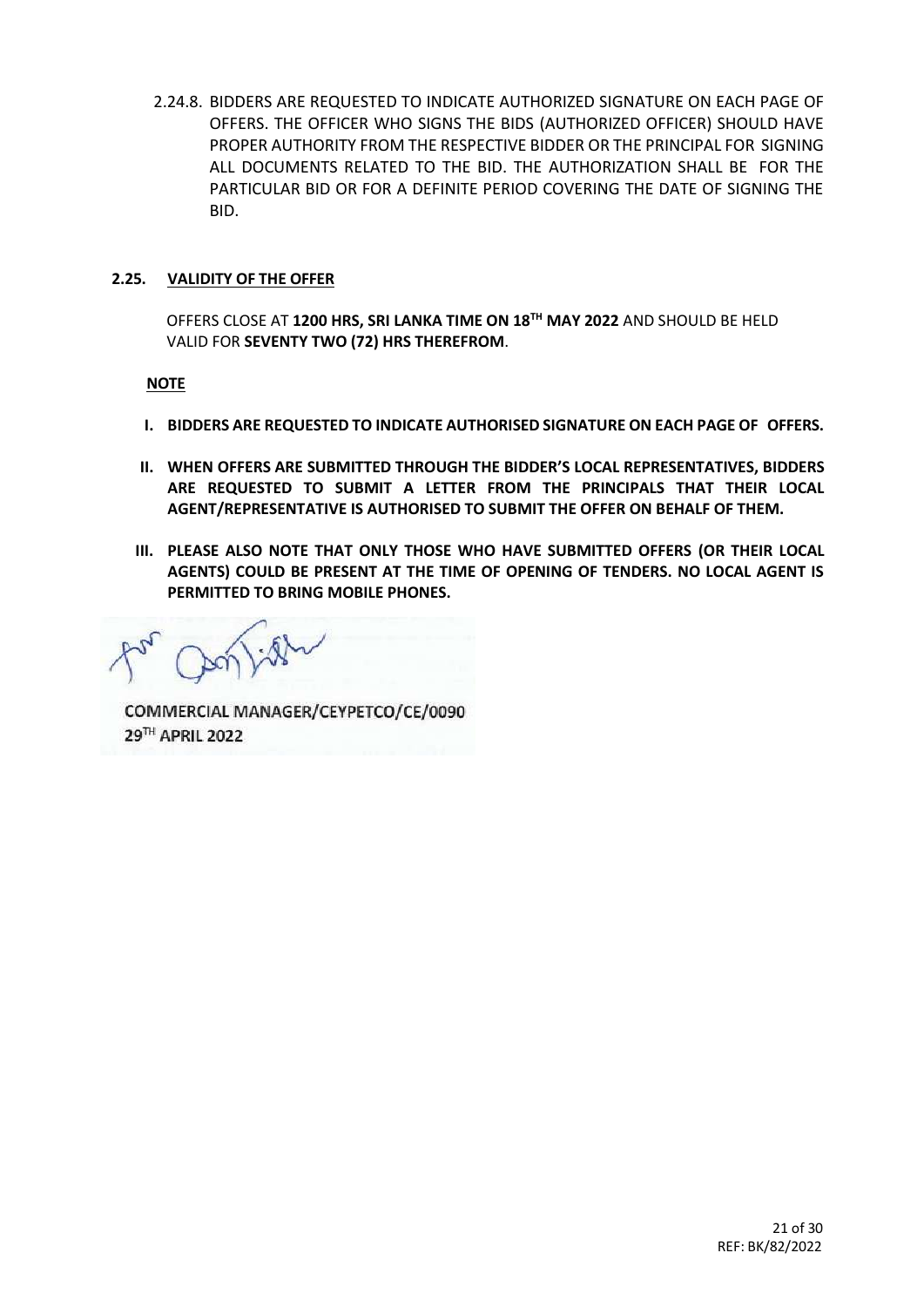#### *FORMAT FOR BID SECURITY GUARANTEE*

*[This Bank Guarantee from shall be filled in accordance with the instructions indicated in brackets] …………………… [insert issuing agency's name and address of issuing branch or office]……………*

*Beneficiary :* **Ceylon Petroleum Corporation** *Date :.............................[insert (by issuing agency) date] BID GUARANTEE NO :.................................. [insert (by issuing agency) number] We have been informed that* .............................*[insert (by issuing agency) name of the Bidder; if a joint venture, list complete legal names of partners]* (hereinafter called "the Bidder") has submitted to you its bid dated .......................*[insert (by issuing agency) date]*(hereinafter called "the Bid") for execution / supply *[select appropriately]* of *[insert name of contract]* under Invitation for Bids No.................*[insert IFB number]* ("the IFB")

Furthermore, we understand that, according to your conditions, Bids must be supported by a Bid Guarantee.

At the request of the Bidder, we...........................*[insert name of issuing agency]* hereby irrevocably undertake to pay you any sum or sums not exceeding in total an amount of..................*[insert amount in figures]...................... [insert amount in words]* upon receipt by us of your first demand in writing accompanied by a written statement stating that the Bidder is in breach of its obligation(s) under the bid conditions, because the Bidder.

- (a) has withdrawn its Bid during the period of bid validity specified; or
- (b) does not accept the correction of errors in accordance with the Instructions to Bidders (hereinafter "the ITB") of the IFB; or
- (c) having been notified of the acceptance of its Bid by the Ceylon Petroleum Corporation during the period of bid validity, (i) fails or refuses to execute the Contract Form, if required, or (ii) fails or refuses to furnish the Performance Security, in accordance with the ITB.

This Guarantee shall expire: (a) if the Bidder is the successful bidder, upon our receipt of copies of the Contract signed by the Bidder and of the Performance Security issued to you by the Bidder; or (b) if the Bidder is not the successful bidder, upon the earlier of (i) our receipt of a copy of your notification to the Bidder that the Bidder was unsuccessful, otherwise it will remain in force up to ........................ *[insert date]*

Consequently, any demand for payment under this Guarantee must be received by us at the office on or before that date …………………………

*[signature(s) of authorized representative(s)]*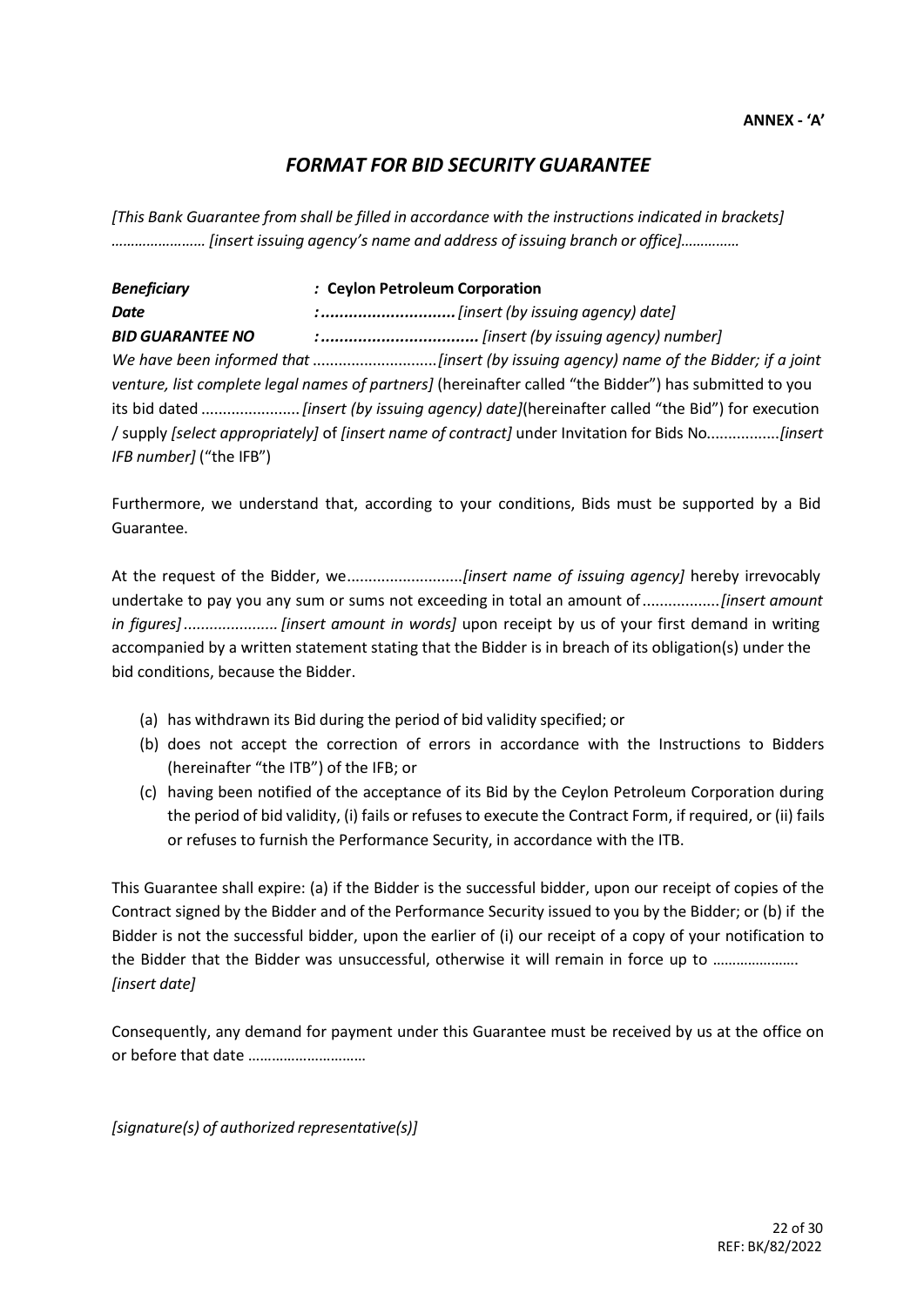#### **SHIPMENT QUANTITY WITHOUT PLUS/MINUS 5% TOLERANCE**

| <b>PRODUCT</b> | <b>TYPE OF COMBINATION</b> |
|----------------|----------------------------|
| JET A-1        | 300,000 BBLS               |
| <b>TOTAL</b>   | 300,000 BBLS               |

NOTE:

- 1. BIDDERS ARE REQUESTED TO OFFER FOR THE TOTAL QUANTITIES AS GIVEN IN THE TENDER.
- 2. ANY BIDDER WHO FAILS TO OFFER FOR THE TOTAL QUANTITIES AS GIVEN IN THE TENDER WILL BE REJECTED.
- 3. OFFERS SUBMITTED WITH REDUCED QUANTITIES WILL NOT BE EVALUATED.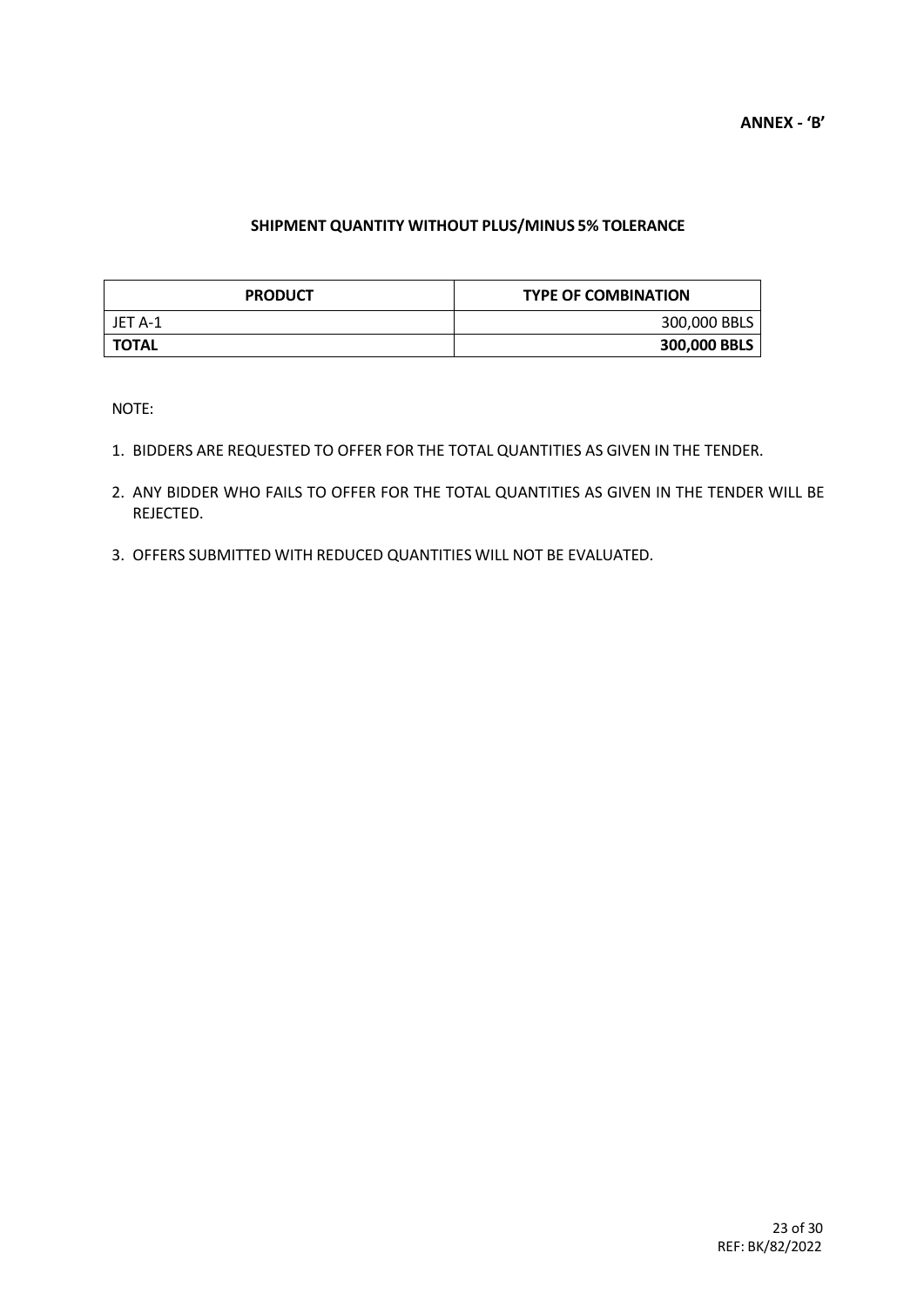#### **SPECIFICATION OF JET A-1**

#### PROPERTY/TEST

JET A-1 SHOULD CONFORM TO LATEST AFQRJOS CHECKLIST (CURRENTLY AFQRJOS ISSUE 32 – NOVEMBER 2020) AND SHOULD BE COLOURLESS.

IN ADDITION TO THE SHORE TANK QUALITY CERTIFICATE ISSUED AT THE LOAD PORT, THE SUCCESSFUL SUPPLIER/BIDDER SHALL REQUIRE TO FURNISH MANUFACTURE'S (REFINERY) CERTIFICATES FOR JET-A-1 CARGO LOADED ON TO THE NOMINATED VESSEL. THE PARAMETER "PARTICULATE CONTAMINATION" SPECIFIED UNDER THE SPECIFICATIONS OF AFQRJOS ISSUE 32 – NOVEMBER 2020 SHOULD BE LESS THAN 1.00 mg/L AT THE PORT OF DISCHARGE AT COLOMBO.

IN ADDITION TO THE SHORE TANK QUALITY CERTIFICATES, THE SUCCESSFUL SUPPLIER/BIDDER SHALL REQUIRED TO FURNISH MANUFACTURE'S (REFINERY) CERTIFICATES FOR JET-A-1 CARGO LOADED ON TO THE NOMINATED VESSEL.

THE SUCCESSFUL SUPPLIER/BIDDER SHALL BE RESPONSIBLE TO PROVIDE MINIMUM THREE (03) NUMBER OF **STADIS** CANS ALONG WITH JET A-1 CARGO TO MAINTAIN THE CONDUCTIVITY PARAMETER OF THE PRODUCT.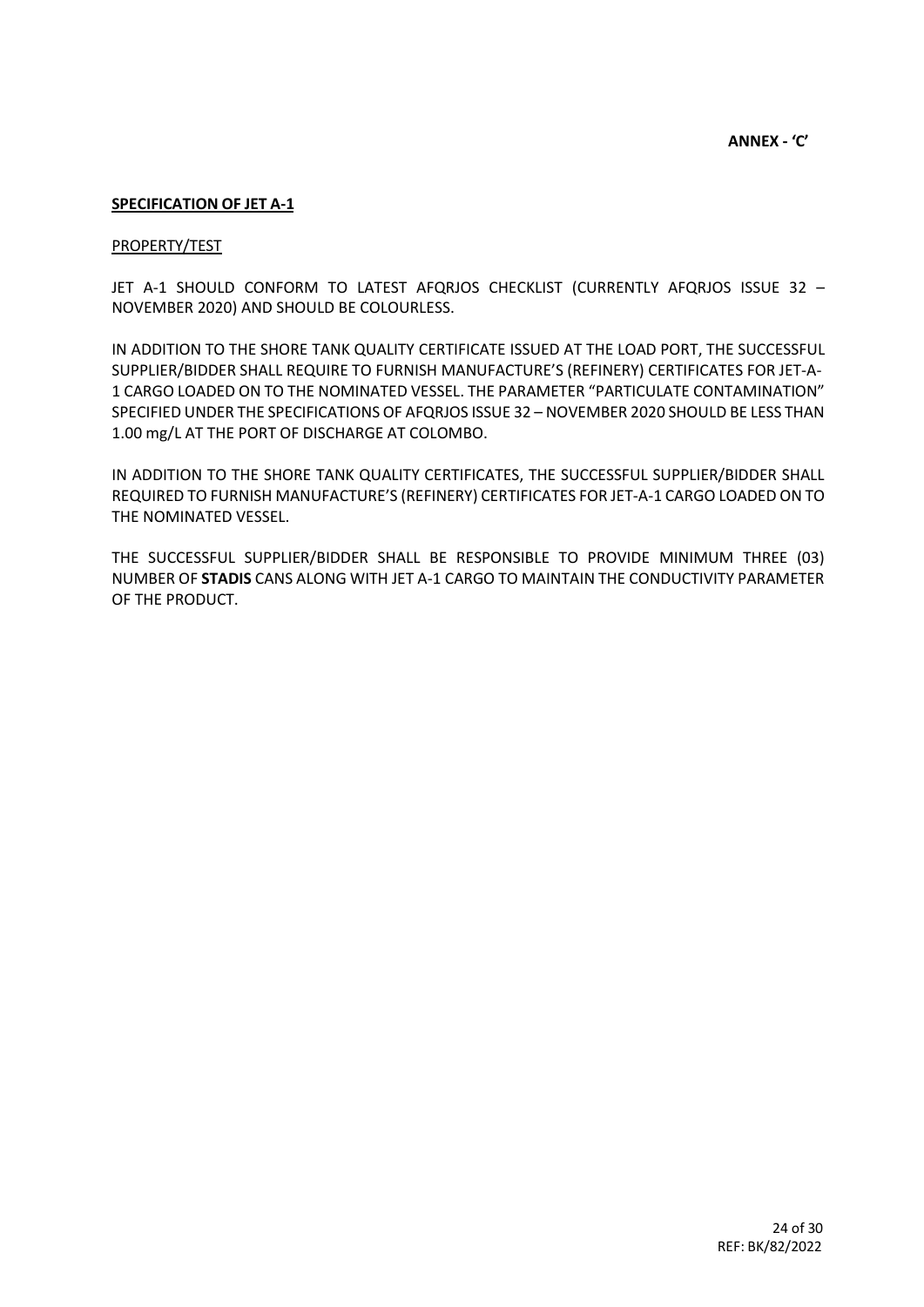#### *FORMAT FOR PERFORMANCE SECURITY GUARANTEE*

………………………………. *[issuing Agency's Name and Address of issuing Branch or Office]* ………………………

**Beneficiary : Ceylon Petroleum Corporation Date : …………………………………**

**PERFORMANCE SECURITY GUARANTEE NO : ……………………………………..**

We have been informed that …………………….. *[name of Contractor/Supplier]* (hereinafter called "the Contractor") has entered into contract No ............................*[reference number of the contract]* dated ……………………… with you, for the …………………… *[insert "construction" / "Supply"]* of ……………………………………………………………. *[name of contract and brief description of works]* (hereinafter called "the Contract")

Furthermore, we understand that, according to the conditions of the Contract, a performance guarantee is required.

At the request of the Contractor, we..........................*[name of agency]* hereby irrevocably undertake to pay you any sum or sums not exceeding in total an amount of USD…………….. *[amount in figures]* (United States Dollars………………….) *[amount in words]*, such sum being payable in the types and proportions of currencies in which the Contract Price is payable, upon receipt by us of your first demand in writing accompanied by a written statement stating that the Contractor is in breach of its obligation(s) under the Contract, without your needing to prove or to show grounds for your demand or the sum specified therein.

This guarantee shall expire, no later than the …………… day of …………., 20…. *[insert date, thirty (30) days beyond the scheduled contract completion date]* and any demand for payment under it must be received by us at this office on or before that date.

………………………………

*[Signature(s)]*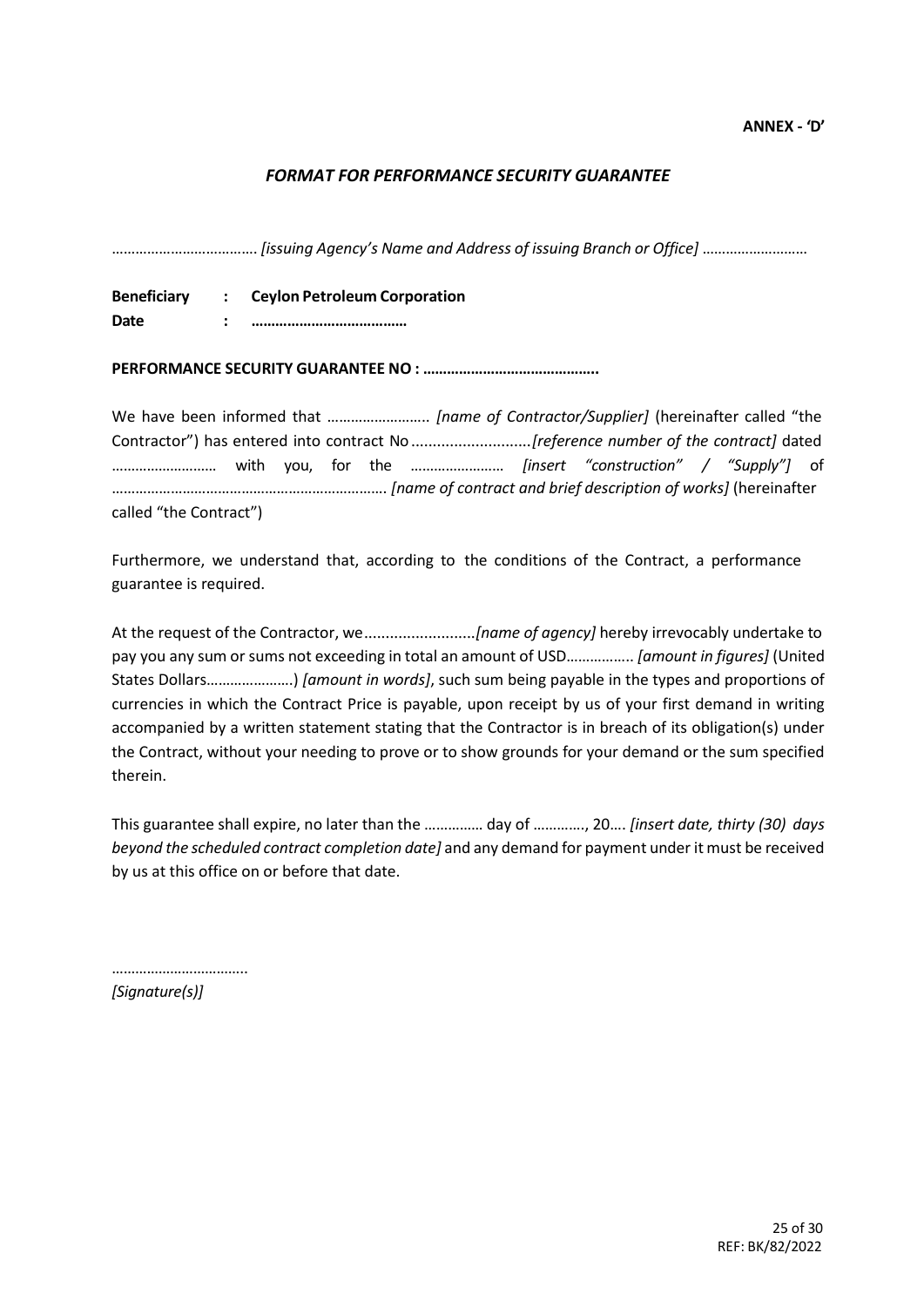#### **FORM OF BID**

The Chairman, Special Standing Cabinet Appointed Procurement Committee, 3 rd Floor, Ceylon Petroleum Corporation, No. 609, Dr. Danister De Silva Mawatha, Colombo 09, Sri Lanka.

Dear Sir,

#### BIDDING FOR THE SUPPLY OF A CARGO OF 300,000 BBLS +/- 5% OF **JET A-1** FOR SINGLE BERTH DISCHARGE AT DOLPHIN TANKER BERTH, COLOMBO DURING LAYCAN **06-07/06/2022.**

#### **(TENDER REF: BK/82/2022)**

I/We the undersigned read and fully acquainted myself / ourselves with the contents of the Conditions of the terms and Contract and all other Conditions pertaining to the above Bid do hereby undertake to supply the Petroleum Products with the specifications and quantities as specified in the tender.

#### **A. PRODUCT / PRICE / INTEREST**

|                                  | Total                                                  |                        | Premium / Discount on (USD per Bbl) |                     |                                      |                                    |  |
|----------------------------------|--------------------------------------------------------|------------------------|-------------------------------------|---------------------|--------------------------------------|------------------------------------|--|
| Product                          | Contractual                                            | Compliance             |                                     | DAP Colombo basis   |                                      |                                    |  |
|                                  | cargo                                                  |                        | <b>FOB basis</b>                    | $(30 \text{ days})$ | (90 days)                            | $(180 \text{ days})$               |  |
|                                  | quantities                                             |                        |                                     | Option $-1$         | Option $-2$                          | Option $-3$                        |  |
|                                  |                                                        |                        |                                     |                     |                                      |                                    |  |
|                                  |                                                        |                        | $\ast$                              | $\ast$              | $\ast$                               | $\ast$                             |  |
| Jet A-1                          | 300,000 Bbls<br>$+/- 5%$                               | Comply /<br>Not comply |                                     |                     |                                      |                                    |  |
| <b>Interest Rate (Per Annum)</b> |                                                        |                        |                                     |                     | Three (3) months<br>LIBOR (USD) plus | Six (6) months<br>LIBOR (USD) plus |  |
|                                  |                                                        |                        |                                     |                     | $***$                                | $***$                              |  |
|                                  |                                                        |                        |                                     |                     |                                      | ***                                |  |
|                                  | Local Agent and Local Agency Commission (USD) (if any) |                        |                                     |                     |                                      |                                    |  |

#### **B. TERMS & CONDITIONS**

| <b>BID DOCUMENT CLAUSE REFERENCE</b>                  | <b>COMPLIANCE</b>   |
|-------------------------------------------------------|---------------------|
| 1.8.<br>Bid Security Guarantee (Annex $-$ 'A')        | Comply / Not Comply |
| 2.2.<br>Contractual cargo quantities<br>(Annex – 'B') | Comply / Not Comply |
| 2.3.<br>Delivery                                      | Comply / Not Comply |
| 2.4<br>Important                                      | Comply / Not Comply |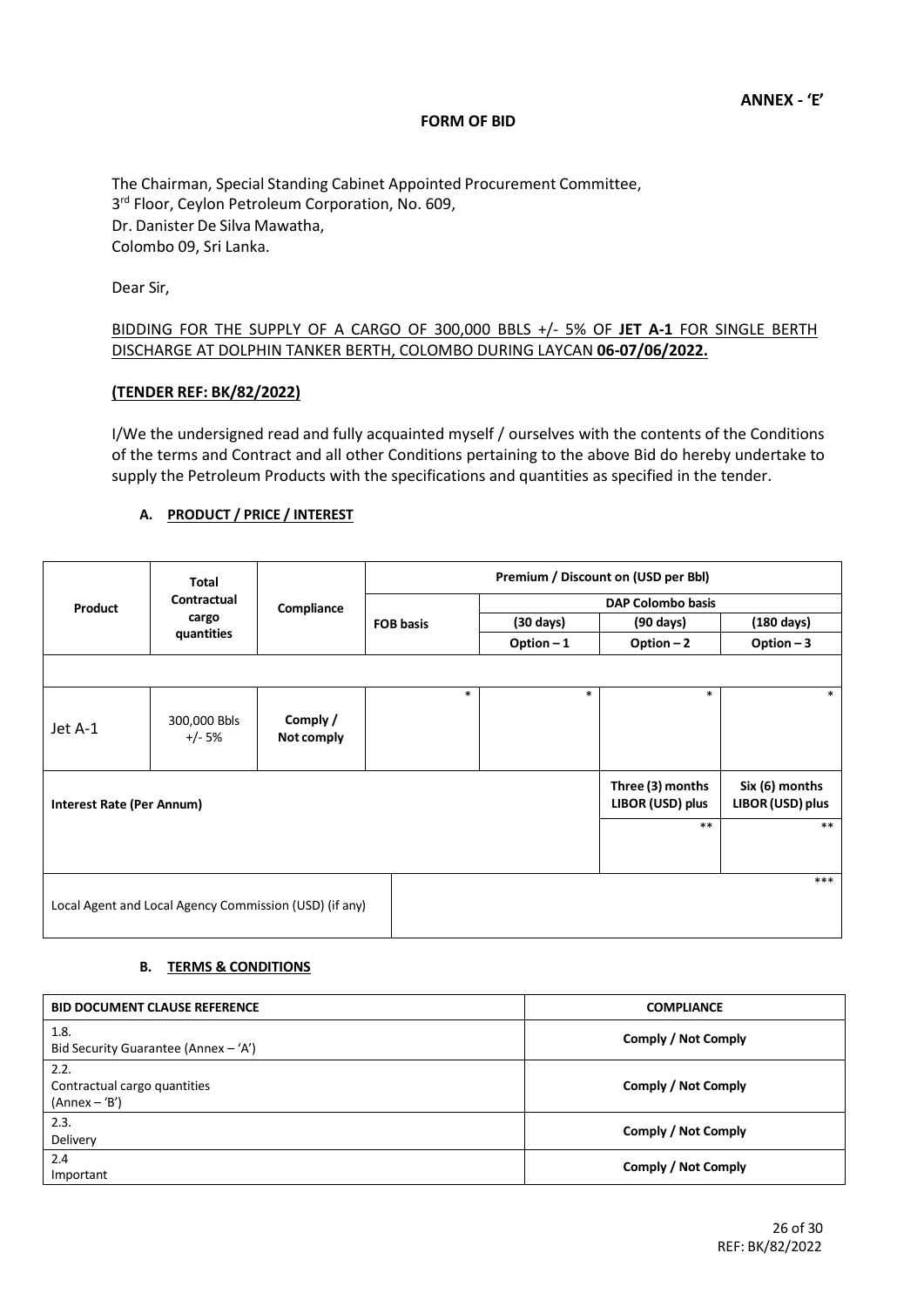| 2.5.<br>Third party cargo                                                                                                                | <b>Comply / Not Comply</b> |
|------------------------------------------------------------------------------------------------------------------------------------------|----------------------------|
| 2.6.<br>Quality (Compliance to each parameter and notes in Annex $-$ 'C-1' is mandatory)                                                 | Comply / Not Comply        |
| 2.7.<br>Source of supply                                                                                                                 | <b>Comply / Not Comply</b> |
| 2.8.<br>Mode of loading / port of loading                                                                                                | <b>Comply / Not Comply</b> |
| 2.9.1.<br>Inspection at Load port                                                                                                        | <b>Comply / Not Comply</b> |
| 2.9.2.<br>Inspection at Discharge port                                                                                                   | Comply / Not Comply        |
| 2.10.<br>Recovery of damages or losses for CEYPETCO due to unacceptable quality                                                          | <b>Comply / Not Comply</b> |
| 2.11.<br>Out-turn loss                                                                                                                   | <b>Comply / Not Comply</b> |
| 2.12.<br>Price / Payment / interest                                                                                                      | <b>Comply / Not Comply</b> |
| 2.12.1.<br>DAP Colombo price for Jet A-1 calculation method under Option -1                                                              | <b>Comply / Not Comply</b> |
| 2.12.2.<br>DAP Colombo price for Jet A-1 calculation method under Option -2                                                              | Comply / Not Comply        |
| 2.12.3.<br>DAP Colombo price for Jet A-1 calculation method under Option -3                                                              | <b>Comply / Not Comply</b> |
| 2.13.<br>Local Agent & Local Agency Commission                                                                                           | <b>Comply / Not Comply</b> |
| 2.14.<br><b>Title and Risk</b>                                                                                                           | <b>Comply / Not Comply</b> |
| 2.15.<br>Performance Security Guarantee (Annex - 'D')                                                                                    | <b>Comply / Not Comply</b> |
| 2.16.<br>Claims, disputes and recovery of damages or losses for CEYPETCO by late delivery<br>and delivery of lesser quantity than agreed | <b>Comply / Not Comply</b> |
| 2.17.<br>Award of the tender                                                                                                             | <b>Comply / Not Comply</b> |
| 2.18.1<br>Laytime for discharge at Dolphin Tanker Berth, Colombo                                                                         | <b>Comply / Not Comply</b> |
| 2.19.<br>Notice of arrival at Colombo                                                                                                    | <b>Comply / Not Comply</b> |
| 2.20.1.<br>Requirements of tankers for discharging of product via Dolphin Tanker Berth,<br>Colombo                                       | Comply / Not Comply        |
| 2.21.<br>Demurrage                                                                                                                       | <b>Comply / Not Comply</b> |
| 2.22.<br>Force Majeure                                                                                                                   | <b>Comply / Not Comply</b> |
| 2.23.<br>Other requirements                                                                                                              | <b>Comply / Not Comply</b> |
| 2.24<br>Submission of Bids                                                                                                               | <b>Comply / Not Comply</b> |
| 2.25.<br>Validity of the offer                                                                                                           | <b>Comply / Not Comply</b> |
| Amendment Notices (if any)                                                                                                               | Comply / Not Comply        |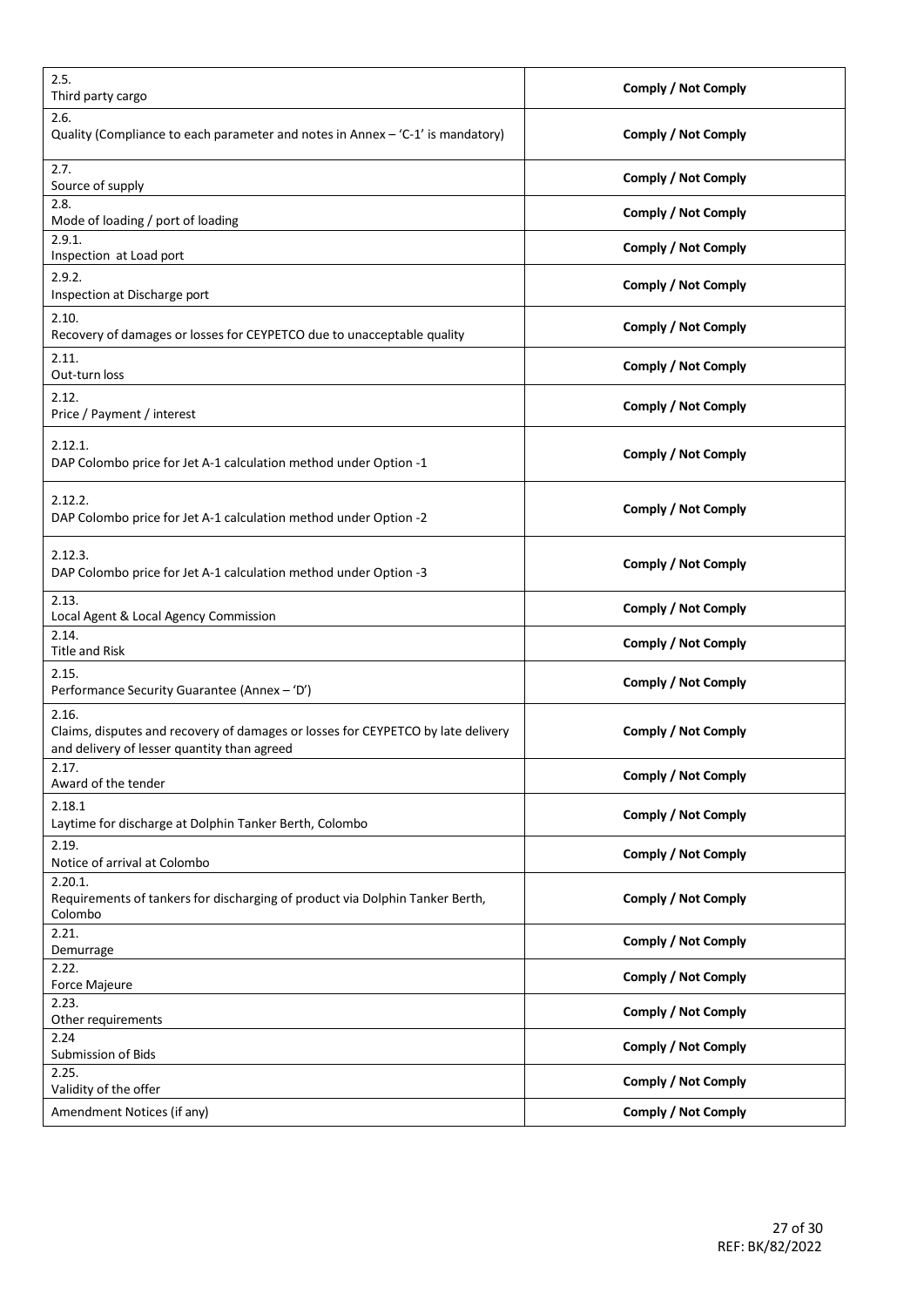- I/We confirm that the bid shall remain open for acceptance as mentioned above under validity of bid and that it will not be withdrawn or revoked prior to that date.
- I/We attach hereto the following documents as part of my/our Bid (If any);

- I/We understand that you are not bound to accept the lowest or any other Bid and that you reserve the right to reject any or all Bids or to accept a Bid in full or in part without assigning any reasons therefore.
- I/We undertake to deliver the quantity of Petroleum products referred to above.

Yours Faithfully,

| Address       |  |
|---------------|--|
|               |  |
|               |  |
|               |  |
| Telephone No. |  |
| Fax No.       |  |
| E-mail        |  |
| Date          |  |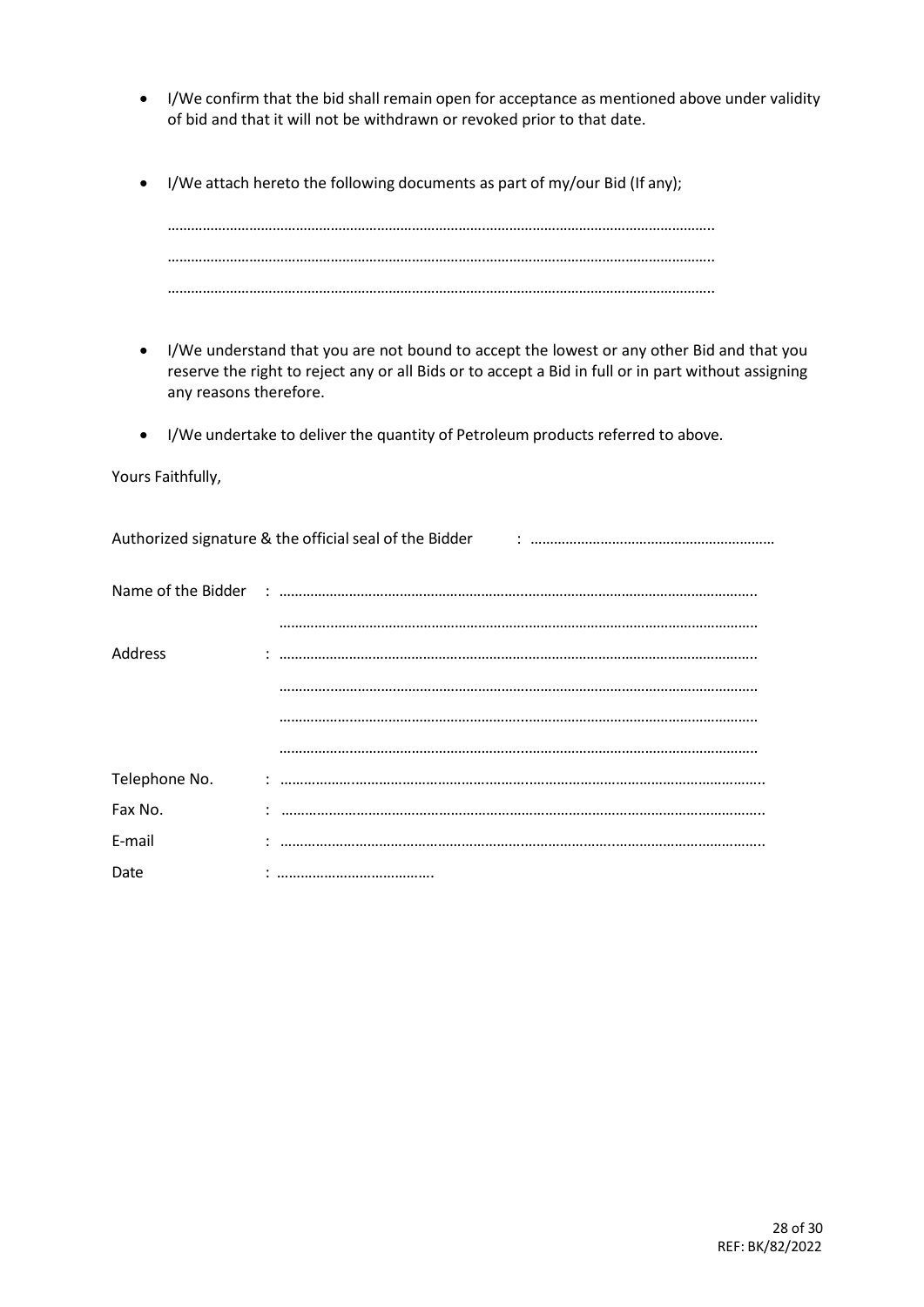#### **SPECIFICATION OF JET A-1**

| <b>PROPERTY/TEST</b>                                                       | <b>COMPLIANCE</b>          |
|----------------------------------------------------------------------------|----------------------------|
| JET A-1 SHOULD CONFORM TO LATEST AFQRJOS CHECKLIST (CURRENTLY AFQRJOS      | <b>Comply / Not Comply</b> |
| ISSUE 32 - NOVEMBER 2020) AND SHOULD BE COLOURLESS.                        |                            |
| IN ADDITION TO THE SHORE TANK QUALITY CERTIFICATE ISSUED AT THE LOAD PORT, |                            |
| THE SUCCESSFUL SUPPLIER/BIDDER SHALL REQUIRE TO FURNISH MANUFACTURE'S      |                            |
| (REFINERY) CERTIFICATES FOR JET-A-1 CARGO LOADED ON TO THE NOMINATED       | <b>Comply / Not Comply</b> |
| VESSEL. THE PARAMETER "PARTICULATE CONTAMINATION" SPECIFIED UNDER THE      |                            |
| SPECIFICATIONS OF AFQRJOS ISSUE 32 - NOVEMBER 2020 SHOULD BE LESS THAN     |                            |
| 1.00 mg/L AT THE PORT OF DISCHARGE AT COLOMBO.                             |                            |
| IN ADDITION TO THE SHORE TANK QUALITY CERTIFICATES, THE SUCCESSFUL         |                            |
| SUPPLIER/BIDDER SHALL REQUIRED TO FURNISH MANUFACTURE'S (REFINERY)         | <b>Comply / Not Comply</b> |
| CERTIFICATES FOR JET-A-1 CARGO LOADED ON TO THE NOMINATED VESSEL.          |                            |
| IN ADDITION TO THE SUCCESSFUL SUPPLIER/BIDDER SHALL BE RESPONSIBLE TO      |                            |
| PROVIDE MINIMUM THREE (03) NUMBER OF STADIS CANS ALONG WITH JET A-1        | <b>Comply / Not Comply</b> |
| CARGO TO MAINTAIN THE CONDUCTIVITY PARAMETER OF THE PRODUCT.               |                            |